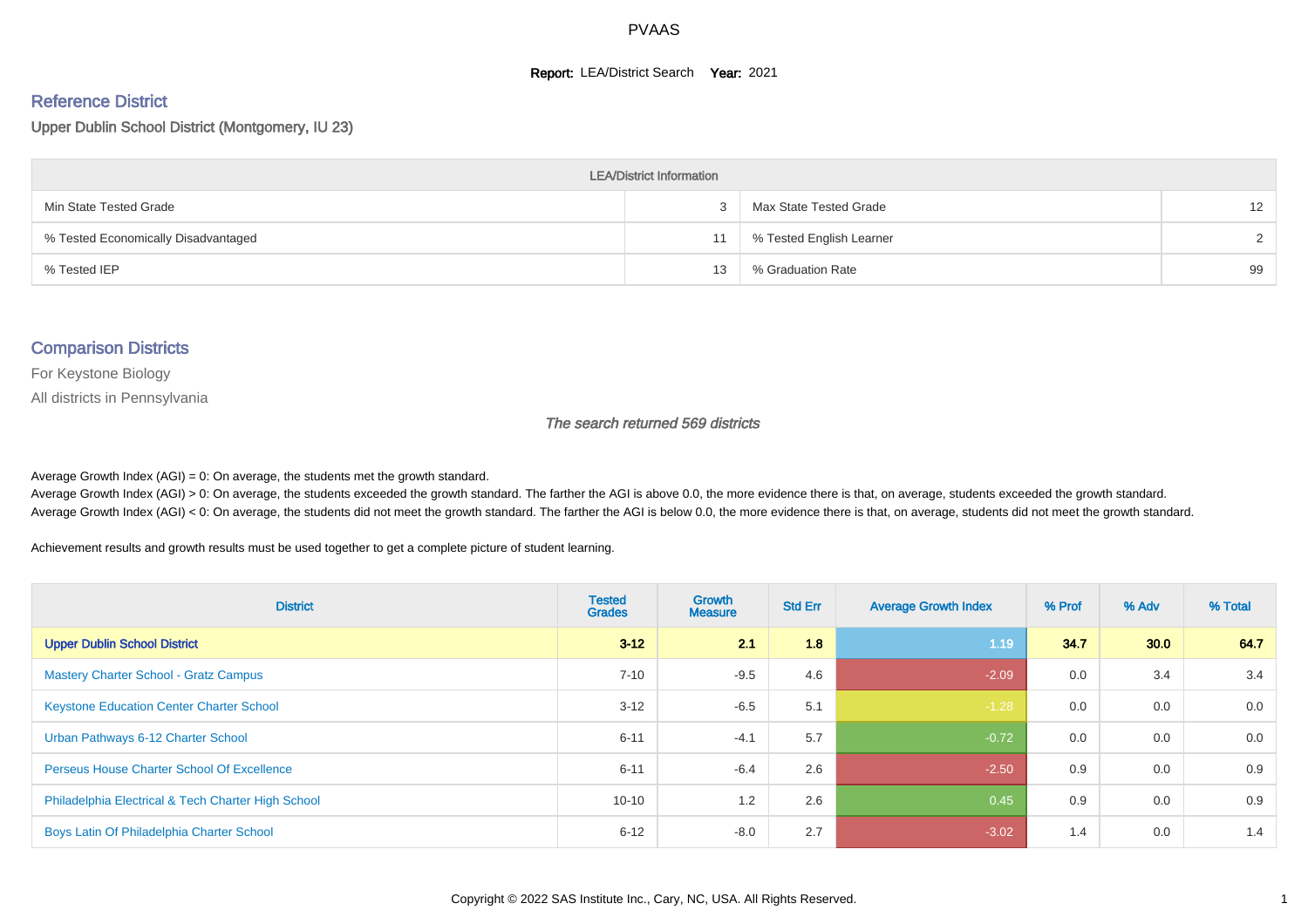| <b>District</b>                                                       | <b>Tested</b><br><b>Grades</b> | Growth<br><b>Measure</b> | <b>Std Err</b> | <b>Average Growth Index</b> | % Prof | % Adv | % Total |
|-----------------------------------------------------------------------|--------------------------------|--------------------------|----------------|-----------------------------|--------|-------|---------|
| <b>Upper Dublin School District</b>                                   | $3 - 12$                       | 2.1                      | 1.8            | $1.19$                      | 34.7   | 30.0  | 64.7    |
| <b>Chester-Upland School District</b>                                 | $3 - 11$                       | $-3.6$                   | 2.6            | $-1.38$                     | 1.6    | 0.0   | 1.6     |
| <b>Aliquippa School District</b>                                      | $3 - 11$                       | $-20.0$                  | 3.6            | $-5.54$                     | 1.7    | 0.0   | 1.7     |
| <b>Innovative Arts Academy Charter School</b>                         | $6 - 11$                       | $-7.2$                   | 2.5            | $-2.83$                     | 2.0    | 0.0   | $2.0\,$ |
| <b>Chester Charter Scholars Academy Charter School</b>                | $3 - 12$                       | $-6.2$                   | 3.3            | $-1.88$                     | 2.2    | 0.0   | 2.2     |
| La Academia Partnership Charter School                                | $6 - 11$                       | $-15.5$                  | 5.7            | $-2.70$                     | 2.3    | 0.0   | 2.3     |
| People For People Charter School                                      | $3 - 12$                       | 6.4                      | 5.6            | 1.15                        | 2.4    | 0.0   | $2.4\,$ |
| <b>Universal Audenried Charter School</b>                             | $9 - 11$                       | $-3.8$                   | 2.5            | $-1.53$                     | 3.0    | 0.5   | 3.5     |
| <b>Sto-Rox School District</b>                                        | $3 - 10$                       | $-7.0$                   | 3.5            | $-1.99$                     | 3.2    | 0.0   | 3.2     |
| <b>York City School District</b>                                      | $3 - 12$                       | $-17.7$                  | 1.8            | $-10.05$                    | 3.2    | 0.7   | 3.9     |
| <b>Tech Freire Charter School</b>                                     | $9 - 11$                       | 0.7                      | 2.5            | 0.27                        | 3.6    | 0.0   | 3.6     |
| <b>Turkeyfoot Valley Area School District</b>                         | $3 - 12$                       | $-15.4$                  | 5.8            | $-2.66$                     | 3.8    | 3.8   | 7.6     |
| <b>Clairton City School District</b>                                  | $3 - 11$                       | $-1.6$                   | 5.0            | $-0.32$                     | 3.8    | 0.5   | 4.4     |
| Aspira Bilingual Cyber Charter School                                 | $3 - 11$                       | 5.1                      | 5.8            | 0.87                        | 4.8    | 0.0   | 4.8     |
| Propel Charter School - Braddock Hills                                | $3 - 11$                       | $-2.1$                   | 3.3            | $-0.63$                     | 4.8    | 3.2   | 8.1     |
| Morrisville Borough School District                                   | $3 - 11$                       | $-13.1$                  | 3.7            | $-3.52$                     | 4.9    | 1.6   | 6.6     |
| <b>Claysburg-Kimmel School District</b>                               | $3 - 11$                       | $-1.2$                   | 5.2            | $-0.22$                     | 5.0    | 0.0   | 5.0     |
| <b>Belmont Charter School</b>                                         | $3 - 10$                       | 2.2                      | 3.4            | 0.64                        | 5.3    | 1.8   | $7.0\,$ |
| <b>West Side CTC</b>                                                  | $9 - 10$                       | $-32.0$                  | 3.9            | $-8.16$                     | 5.9    | 0.0   | 5.9     |
| <b>Allentown City School District</b>                                 | $3 - 12$                       | $-16.9$                  | 1.4            | $-12.37$                    | 5.9    | 0.4   | 6.3     |
| <b>Harrisburg City School District</b>                                | $3 - 11$                       | $-0.2$                   | 2.0            | $-0.11$                     | 6.0    | 2.0   | 8.0     |
| Preparatory Charter School Of Mathematics, Science, Tech, And Careers | $9 - 10$                       | $-5.1$                   | 2.5            | $-2.03$                     | 6.3    | 1.4   | 7.7     |
| Lincoln Leadership Academy Charter School                             | $3 - 12$                       | $-7.4$                   | 3.7            | $-1.99$                     | 6.4    | 2.1   | 8.5     |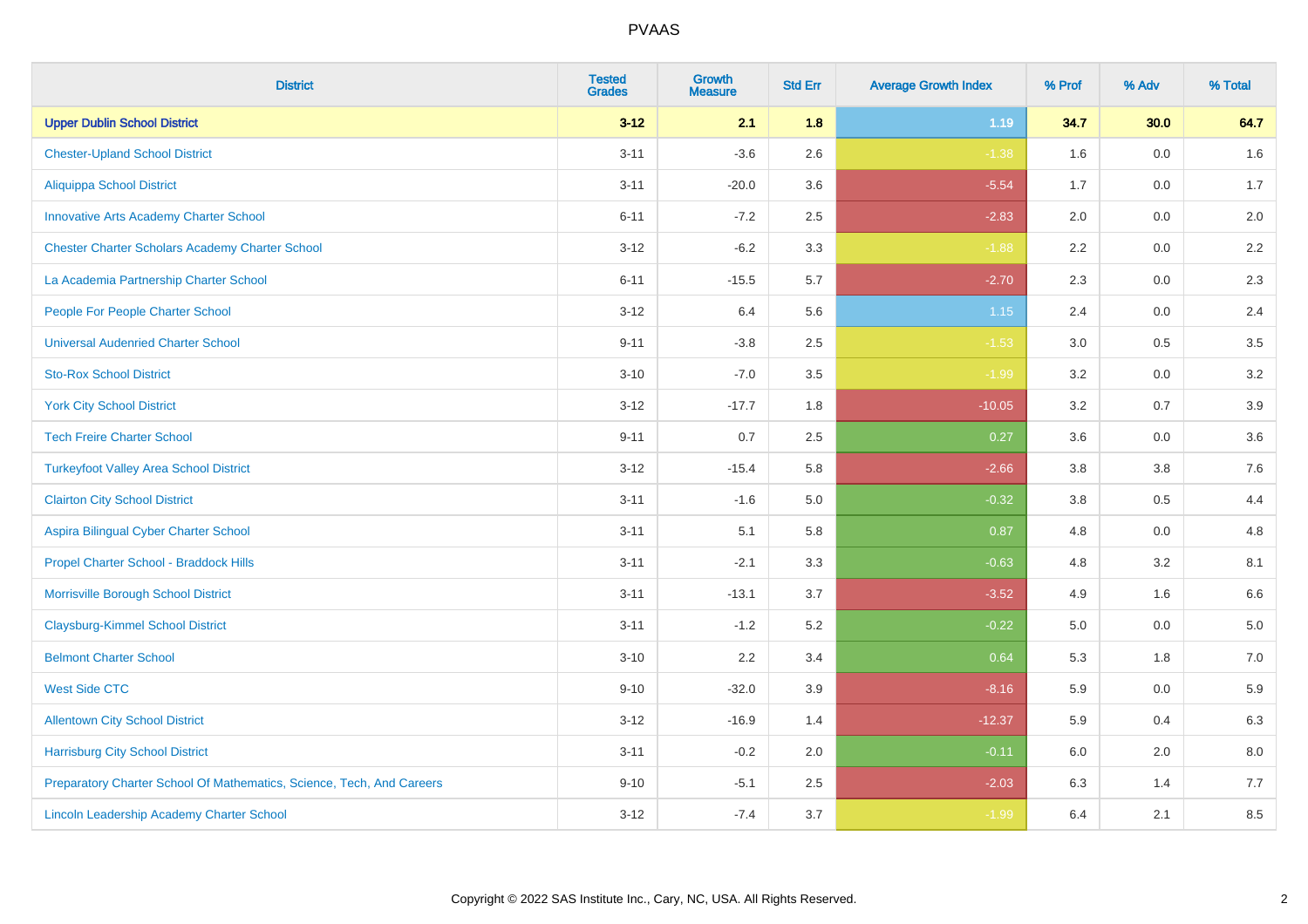| <b>District</b>                                   | <b>Tested</b><br><b>Grades</b> | Growth<br><b>Measure</b> | <b>Std Err</b> | <b>Average Growth Index</b> | % Prof | % Adv   | % Total |
|---------------------------------------------------|--------------------------------|--------------------------|----------------|-----------------------------|--------|---------|---------|
| <b>Upper Dublin School District</b>               | $3 - 12$                       | 2.1                      | 1.8            | 1.19                        | 34.7   | 30.0    | 64.7    |
| <b>Lawrence County CTC</b>                        | $10 - 11$                      | $-9.8$                   | 3.7            | $-2.68$                     | 7.3    | 0.0     | 7.3     |
| <b>Propel Charter School-Homestead</b>            | $3 - 11$                       | $-5.0$                   | 3.9            | $-1.27$                     | 7.3    | 0.0     | 7.3     |
| Dr Robert Ketterer Charter School Inc             | $6 - 12$                       | 7.1                      | 4.3            | 1.66                        | $7.3$  | 1.7     | 9.0     |
| <b>Propel Charter School-Montour</b>              | $3 - 10$                       | $-3.4$                   | 3.6            | $-0.93$                     | 7.7    | $0.0\,$ | 7.7     |
| <b>Blacklick Valley School District</b>           | $3 - 11$                       | $-0.9$                   | 3.9            | $-0.23$                     | 7.7    | 7.7     | 15.4    |
| <b>Executive Education Academy Charter School</b> | $3 - 10$                       | $-14.6$                  | 3.0            | $-4.81$                     | 8.5    | $1.2$   | 9.8     |
| <b>Tacony Academy Charter School</b>              | $3 - 11$                       | $-12.9$                  | 3.3            | $-3.90$                     | 8.6    | 1.4     | 10.0    |
| <b>Esperanza Cyber Charter School</b>             | $3 - 11$                       | 7.1                      | 6.1            | 1.15                        | 8.8    | 2.9     | 11.8    |
| <b>Lancaster School District</b>                  | $3 - 12$                       | $-10.0$                  | 1.4            | $-7.22$                     | 9.0    | 3.9     | 12.8    |
| <b>Farrell Area School District</b>               | $3 - 11$                       | $-1.9$                   | 4.2            | $-0.44$                     | 9.3    | 11.6    | 20.9    |
| <b>Big Beaver Falls Area School District</b>      | $3 - 11$                       | $-17.9$                  | 2.8            | $-6.27$                     | 9.4    | 2.8     | 12.2    |
| <b>Shade-Central City School District</b>         | $3 - 11$                       | $-14.6$                  | 4.0            | $-3.68$                     | 9.6    | 0.0     | 9.6     |
| Community Academy Of Philadelphia Charter School  | $3 - 11$                       | 0.1                      | 2.6            | 0.06                        | 9.7    | 2.6     | 12.4    |
| <b>KIPP Dubois Charter School</b>                 | $9 - 10$                       | $-3.0$                   | 3.1            | $-0.95$                     | 10.0   | $0.0\,$ | 10.0    |
| <b>Woodland Hills School District</b>             | $3 - 12$                       | $-4.2$                   | 2.5            | $-1.66$                     | 10.1   | 1.4     | 11.5    |
| Mastery Charter School - Shoemaker Campus         | $7 - 10$                       | $-2.3$                   | 2.8            | $-0.81$                     | 10.1   | 3.7     | 13.8    |
| <b>Greater Johnstown School District</b>          | $3 - 11$                       | $-3.5$                   | 2.4            | $-1.45$                     | 10.3   | 1.3     | 11.5    |
| <b>Sugar Valley Rural Charter School</b>          | $3 - 11$                       | $-3.6$                   | 3.7            | $-0.98$                     | 10.3   | $0.0\,$ | 10.3    |
| Norristown Area School District                   | $3 - 12$                       | $-25.4$                  | 1.7            | $-15.35$                    | 10.6   | 1.8     | 12.4    |
| New Kensington-Arnold School District             | $3 - 11$                       | $-5.8$                   | 3.2            | $-1.80$                     | 10.8   | 1.2     | 12.0    |
| <b>Tussey Mountain School District</b>            | $3 - 12$                       | $-13.0$                  | 3.3            | $-3.93$                     | 11.1   | 3.2     | 14.3    |
| <b>Cornell School District</b>                    | $3 - 11$                       | $-5.5$                   | 4.6            | $-1.20$                     | 11.3   | 3.2     | 14.5    |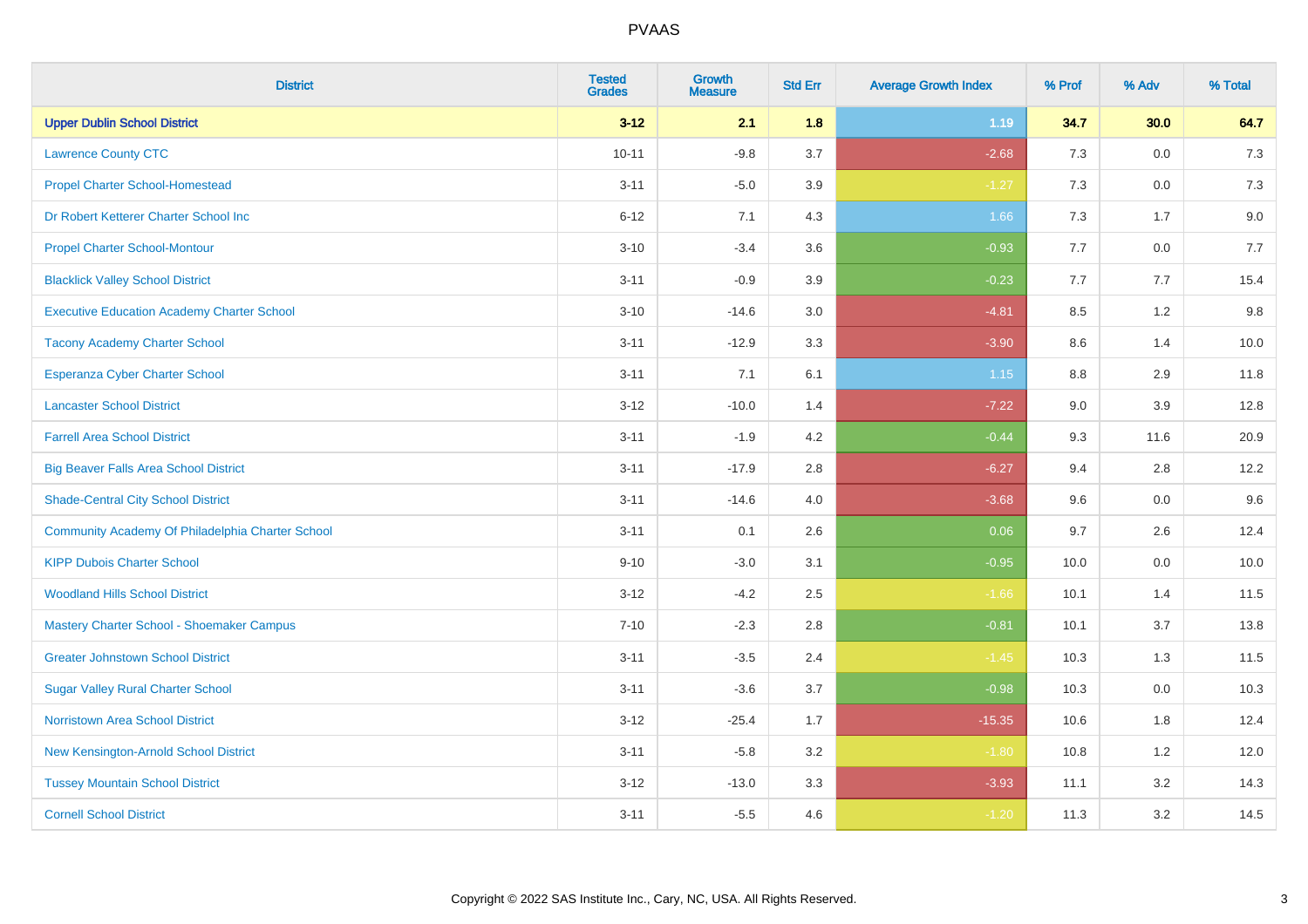| <b>District</b>                               | <b>Tested</b><br><b>Grades</b> | <b>Growth</b><br><b>Measure</b> | <b>Std Err</b> | <b>Average Growth Index</b> | % Prof | % Adv   | % Total |
|-----------------------------------------------|--------------------------------|---------------------------------|----------------|-----------------------------|--------|---------|---------|
| <b>Upper Dublin School District</b>           | $3 - 12$                       | 2.1                             | 1.8            | 1.19                        | 34.7   | 30.0    | 64.7    |
| <b>Tulpehocken Area School District</b>       | $3 - 12$                       | 1.0                             | 4.9            | 0.20                        | 11.5   | 23.1    | 34.6    |
| <b>Hanover Area School District</b>           | $3 - 11$                       | $-14.7$                         | 4.7            | $-3.13$                     | 12.1   | 3.0     | 15.2    |
| Multicultural Academy Charter School          | $9 - 11$                       | 6.0                             | 3.4            | 1.77                        | 12.3   | $0.0\,$ | 12.3    |
| <b>Muhlenberg School District</b>             | $3 - 10$                       | $-17.8$                         | 1.9            | $-9.34$                     | 12.4   | 4.6     | 17.0    |
| <b>Redbank Valley School District</b>         | $3 - 11$                       | $-7.5$                          | 3.1            | $-2.41$                     | 12.4   | 10.6    | 23.1    |
| <b>Mastery Charter School - Thomas Campus</b> | $3 - 10$                       | 7.9                             | 5.7            | 1.39                        | 12.5   | 0.0     | 12.5    |
| <b>Mcguffey School District</b>               | $3 - 11$                       | $-12.1$                         | 3.0            | $-4.06$                     | 12.8   | 5.9     | 18.6    |
| <b>Coatesville Area School District</b>       | $3 - 11$                       | $-9.5$                          | 1.6            | $-5.81$                     | 12.8   | 3.3     | 16.2    |
| <b>Washington School District</b>             | $3 - 11$                       | $-15.9$                         | 2.9            | $-5.44$                     | 12.9   | 1.7     | 14.7    |
| <b>Sharon City School District</b>            | $3 - 11$                       | $-6.5$                          | 2.3            | $-2.79$                     | 13.1   | 5.0     | 18.1    |
| Lackawanna Trail School District              | $3 - 10$                       | $-11.0$                         | 3.3            | $-3.35$                     | 13.1   | 18.0    | 31.2    |
| <b>Erie City School District</b>              | $3-12$                         | $-4.5$                          | 1.4            | $-3.09$                     | 13.4   | $6.7\,$ | 20.1    |
| <b>Canton Area School District</b>            | $3 - 11$                       | 8.4                             | 2.9            | 2.92                        | 13.8   | 23.0    | 36.8    |
| <b>Bristol Township School District</b>       | $3 - 11$                       | $-7.4$                          | 1.4            | $-5.32$                     | 13.8   | 4.6     | 18.4    |
| <b>Steelton-Highspire School District</b>     | $3 - 11$                       | $-5.3$                          | 3.2            | $-1.65$                     | 13.9   | $0.0\,$ | 13.9    |
| <b>William Penn School District</b>           | $3 - 12$                       | 7.0                             | 1.9            | 3.61                        | 14.0   | 7.2     | 21.3    |
| <b>Wilkes-Barre Area School District</b>      | $3 - 11$                       | $-12.4$                         | 2.4            | $-5.18$                     | 14.2   | 3.7     | 17.9    |
| Esperanza Academy Charter School              | $4 - 11$                       | 2.1                             | 2.1            | 1.01                        | 14.2   | 3.6     | 17.8    |
| <b>Shenandoah Valley School District</b>      | $3 - 11$                       | $-4.5$                          | 3.5            | $-1.29$                     | 14.3   | 0.0     | 14.3    |
| Hope For Hyndman Charter School               | $3 - 11$                       | 5.1                             | 5.8            | 0.88                        | 14.3   | 7.1     | 21.4    |
| <b>Rochester Area School District</b>         | $3 - 11$                       | $-5.7$                          | 3.9            | $-1.45$                     | 14.9   | 2.1     | 17.0    |
| <b>Dunmore School District</b>                | $3 - 11$                       | $-12.2$                         | 2.7            | $-4.51$                     | 15.0   | 5.3     | 20.4    |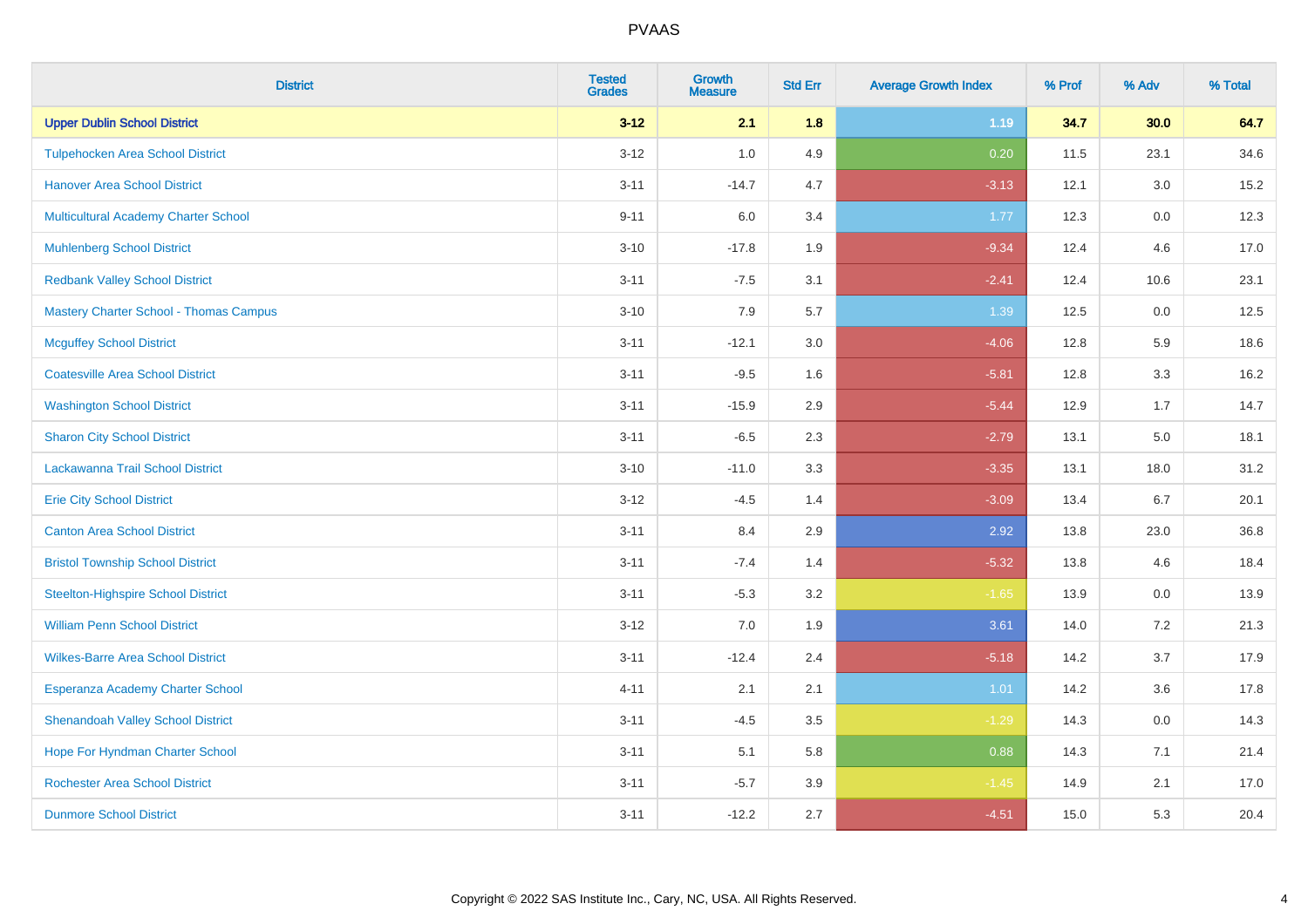| <b>District</b>                               | <b>Tested</b><br><b>Grades</b> | <b>Growth</b><br><b>Measure</b> | <b>Std Err</b> | <b>Average Growth Index</b> | % Prof | % Adv   | % Total |
|-----------------------------------------------|--------------------------------|---------------------------------|----------------|-----------------------------|--------|---------|---------|
| <b>Upper Dublin School District</b>           | $3 - 12$                       | 2.1                             | 1.8            | 1.19                        | 34.7   | 30.0    | 64.7    |
| <b>Greater Nanticoke Area School District</b> | $3 - 12$                       | $-6.8$                          | 2.6            | $-2.58$                     | 15.2   | $8.9\,$ | 24.1    |
| <b>Lebanon School District</b>                | $3 - 11$                       | $-1.2$                          | 1.9            | $-0.63$                     | 15.2   | 6.4     | 21.6    |
| Imhotep Institute Charter High School         | $9 - 11$                       | $-17.6$                         | 5.8            | $-3.03$                     | 15.4   | $0.0\,$ | 15.4    |
| <b>West Mifflin Area School District</b>      | $3 - 12$                       | $-11.9$                         | 2.5            | $-4.77$                     | 15.9   | 4.0     | 19.9    |
| <b>City CHS</b>                               | $10 - 11$                      | $-5.6$                          | 2.4            | $-2.34$                     | 15.9   | 1.5     | 17.4    |
| <b>Burgettstown Area School District</b>      | $3 - 11$                       | $-11.2$                         | 3.2            | $-3.46$                     | 16.0   | 2.7     | 18.7    |
| <b>MaST Community Charter School II</b>       | $3 - 10$                       | 1.4                             | 3.0            | 0.45                        | 16.1   | 4.6     | 20.7    |
| <b>Pittsburgh School District</b>             | $3 - 11$                       | $-13.0$                         | 1.1            | $-12.25$                    | 16.1   | 6.5     | 22.6    |
| Philadelphia City School District             | $3 - 12$                       | $-7.8$                          | 0.6            | $-13.43$                    | 16.4   | 6.5     | 22.9    |
| <b>Fannett-Metal School District</b>          | $3 - 11$                       | $-22.3$                         | 4.8            | $-4.65$                     | 16.4   | 6.6     | 23.0    |
| <b>Achievement House Charter School</b>       | $7 - 11$                       | $-8.2$                          | 3.6            | $-2.28$                     | 16.7   | 2.8     | 19.4    |
| <b>Reading School District</b>                | $3 - 11$                       | 4.3                             | 1.2            | 3.71                        | 16.8   | $6.0\,$ | 22.8    |
| <b>Williams Valley School District</b>        | $3 - 11$                       | 2.6                             | 3.7            | 0.69                        | 17.0   | 5.1     | 22.0    |
| <b>Columbia Borough School District</b>       | $3 - 12$                       | $-1.1$                          | 3.6            | $-0.31$                     | 17.2   | 1.7     | 19.0    |
| <b>New Castle Area School District</b>        | $3 - 12$                       | $-13.6$                         | 2.3            | $-5.99$                     | 17.6   | 2.0     | 19.5    |
| Jefferson County-Dubois AVTS                  | $9 - 11$                       | $-11.7$                         | 3.1            | $-3.72$                     | 17.6   | 2.8     | 20.4    |
| <b>Shanksville-Stonycreek School District</b> | $3 - 10$                       | $-8.6$                          | 5.5            | $-1.55$                     | 17.6   | 23.5    | 41.2    |
| <b>Carmichaels Area School District</b>       | $3 - 10$                       | $-7.0$                          | 3.1            | $-2.30$                     | 17.8   | 9.6     | 27.4    |
| <b>Union School District</b>                  | $3 - 12$                       | 2.5                             | 3.7            | 0.69                        | 17.9   | 10.4    | 28.4    |
| <b>Central Fulton School District</b>         | $3 - 11$                       | $-13.3$                         | 3.2            | $-4.20$                     | 18.1   | 9.7     | 27.8    |
| <b>Tidioute Community Charter School</b>      | $3 - 11$                       | $0.8\,$                         | 4.4            | 0.19                        | 18.1   | 6.9     | 25.0    |
| <b>Williamsport Area School District</b>      | $3 - 11$                       | $-11.7$                         | 1.4            | $-8.29$                     | 18.2   | 10.5    | 28.7    |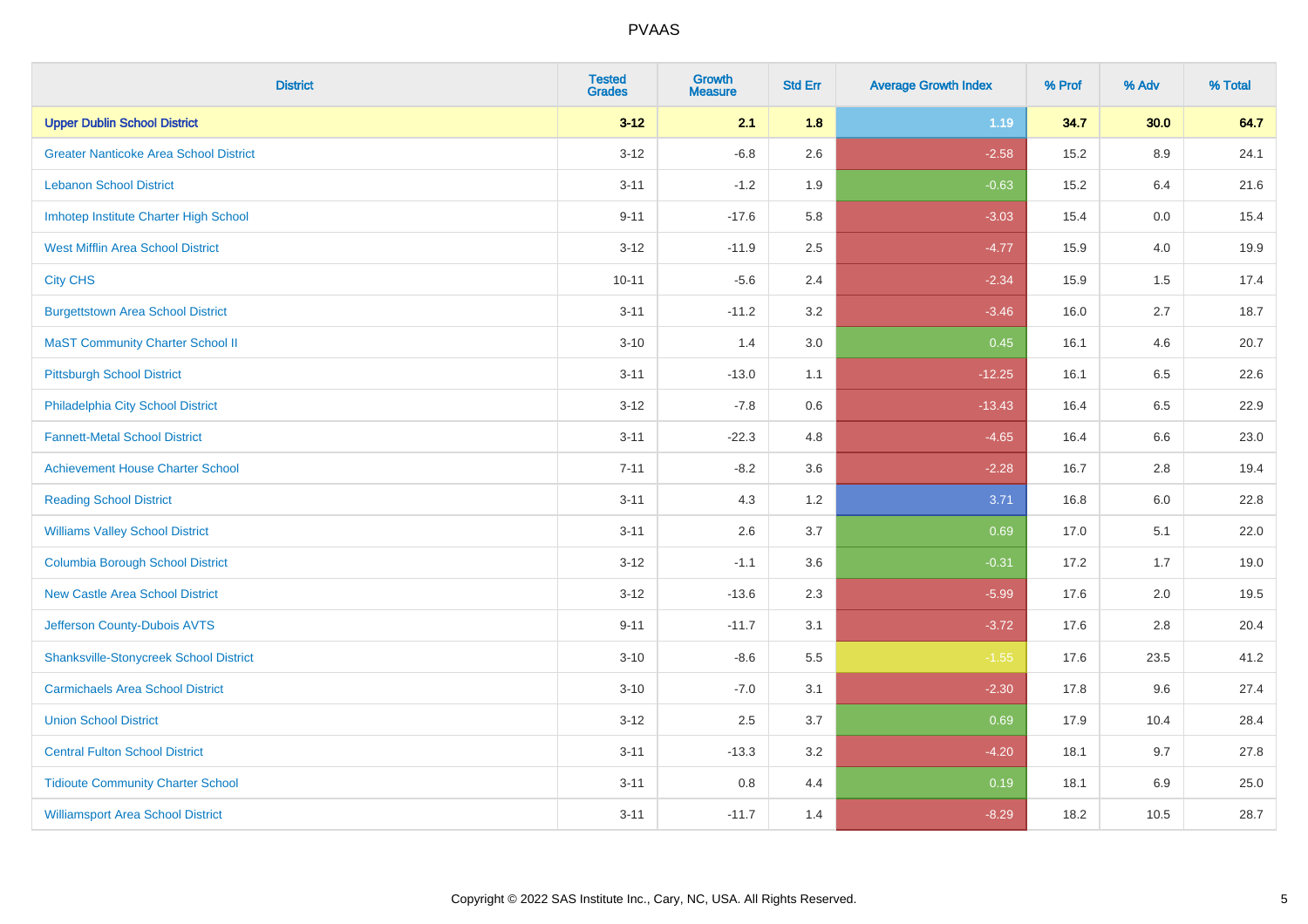| <b>District</b>                                | <b>Tested</b><br><b>Grades</b> | <b>Growth</b><br><b>Measure</b> | <b>Std Err</b> | <b>Average Growth Index</b> | % Prof | % Adv | % Total |
|------------------------------------------------|--------------------------------|---------------------------------|----------------|-----------------------------|--------|-------|---------|
| <b>Upper Dublin School District</b>            | $3 - 12$                       | 2.1                             | 1.8            | 1.19                        | 34.7   | 30.0  | 64.7    |
| <b>Mount Carmel Area School District</b>       | $3 - 11$                       | $-7.9$                          | 2.3            | $-3.38$                     | 18.2   | 4.4   | 22.6    |
| <b>Dauphin County Technical School</b>         | $9 - 11$                       | $-3.9$                          | 2.3            | $-1.67$                     | 18.3   | 11.1  | 29.3    |
| <b>Frazier School District</b>                 | $3 - 11$                       | $-18.9$                         | 3.4            | $-5.49$                     | 18.3   | 1.4   | 19.7    |
| <b>Penn Hills School District</b>              | $3 - 11$                       | 0.0                             | 2.4            | 0.02                        | 18.4   | 7.1   | 25.6    |
| <b>Punxsutawney Area School District</b>       | $3 - 11$                       | 15.8                            | 2.7            | 5.83                        | 18.6   | 29.0  | 47.6    |
| <b>Southeast Delco School District</b>         | $3 - 10$                       | 3.9                             | 3.5            | 1.12                        | 18.6   | 3.4   | 22.0    |
| Northern Lebanon School District               | $3 - 11$                       | $-0.7$                          | 2.3            | $-0.29$                     | 18.8   | 6.8   | 25.6    |
| <b>Forest Area School District</b>             | $3 - 11$                       | $-1.8$                          | 4.7            | $-0.37$                     | 18.9   | 15.1  | 34.0    |
| Susquehanna Township School District           | $3 - 12$                       | 3.9                             | 2.7            | 1.45                        | 19.0   | 13.1  | 32.0    |
| <b>Pottstown School District</b>               | $3 - 12$                       | 2.0                             | 2.2            | 0.88                        | 19.4   | 6.2   | 25.6    |
| <b>Central Cambria School District</b>         | $3 - 11$                       | $-12.7$                         | 2.3            | $-5.61$                     | 19.4   | 7.4   | 26.9    |
| Jim Thorpe Area School District                | $3 - 11$                       | $-10.9$                         | 2.4            | $-4.48$                     | 19.5   | 6.0   | 25.5    |
| <b>Columbia-Montour AVTS</b>                   | $9 - 10$                       | $-7.1$                          | 2.8            | $-2.52$                     | 19.5   | 3.2   | 22.7    |
| <b>Shamokin Area School District</b>           | $3 - 11$                       | $-2.6$                          | 2.5            | $-1.06$                     | 19.6   | 9.8   | 29.3    |
| <b>Carbon Career &amp; Technical Institute</b> | $9 - 11$                       | $-9.3$                          | 3.2            | $-2.92$                     | 19.6   | 2.2   | 21.7    |
| Pennsylvania Distance Learning Charter School  | $3 - 12$                       | 6.8                             | 3.4            | 1.99                        | 19.8   | 6.2   | 25.9    |
| <b>Mount Union Area School District</b>        | $3 - 10$                       | $-2.5$                          | 2.8            | $-0.89$                     | 19.8   | 5.8   | 25.6    |
| <b>Scranton School District</b>                | $3 - 12$                       | $-10.1$                         | 2.5            | $-4.04$                     | 20.0   | 7.7   | 27.7    |
| Lehigh Valley Academy Regional Charter School  | $3 - 11$                       | $-5.9$                          | 3.0            | $-1.98$                     | 20.0   | 7.7   | 27.7    |
| <b>Blairsville-Saltsburg School District</b>   | $3 - 11$                       | $-7.5$                          | 2.8            | $-2.67$                     | 20.1   | 8.2   | 28.3    |
| <b>Brentwood Borough School District</b>       | $3 - 11$                       | 1.3                             | 3.0            | 0.44                        | 20.2   | 16.0  | 36.2    |
| North Schuylkill School District               | $3 - 11$                       | $-4.7$                          | 2.2            | $-2.16$                     | 20.2   | 11.7  | 31.9    |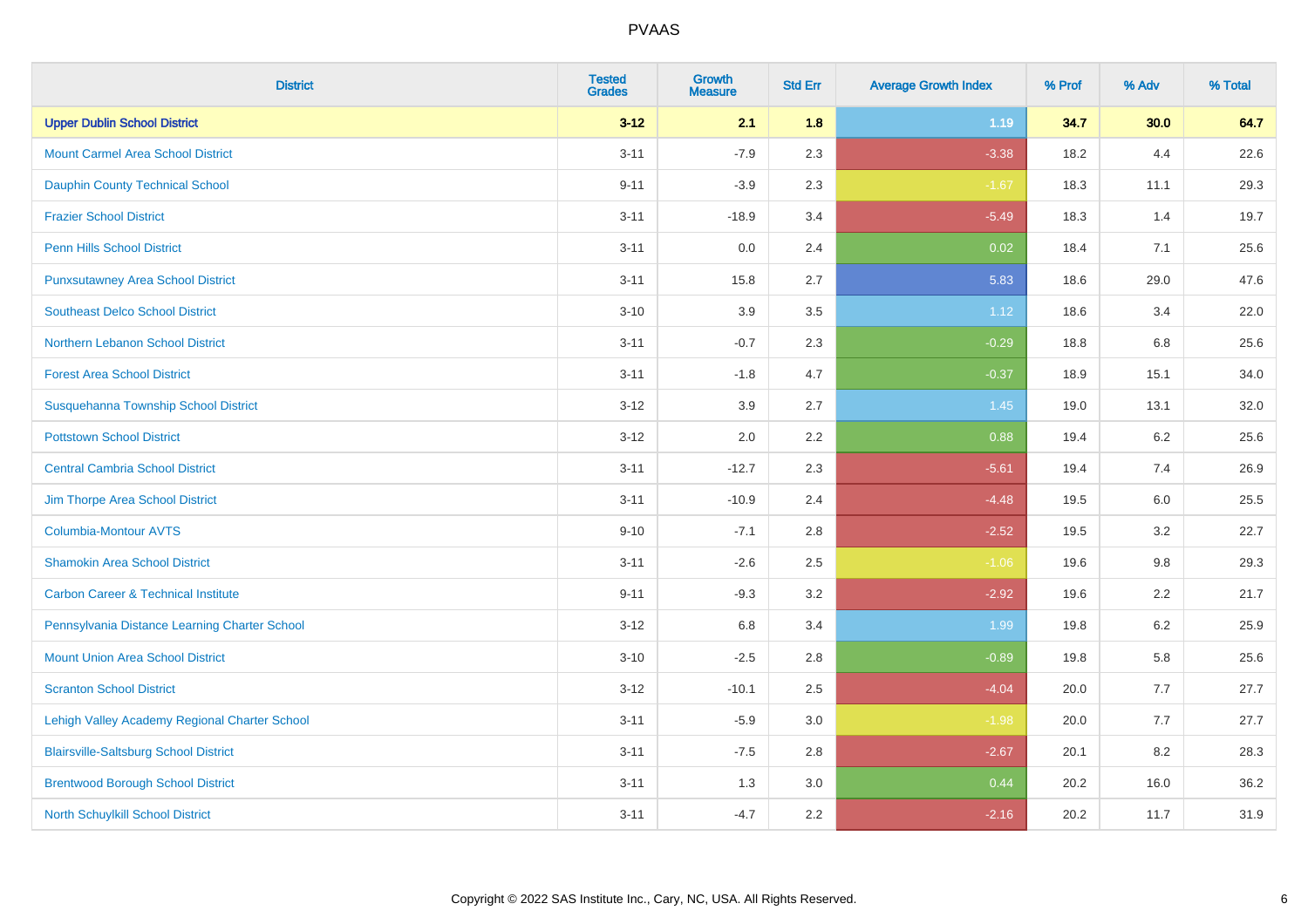| <b>District</b>                                 | <b>Tested</b><br><b>Grades</b> | <b>Growth</b><br><b>Measure</b> | <b>Std Err</b> | <b>Average Growth Index</b> | % Prof | % Adv   | % Total |
|-------------------------------------------------|--------------------------------|---------------------------------|----------------|-----------------------------|--------|---------|---------|
| <b>Upper Dublin School District</b>             | $3 - 12$                       | 2.1                             | 1.8            | 1.19                        | 34.7   | 30.0    | 64.7    |
| <b>Westinghouse Arts Academy Charter School</b> | $9 - 10$                       | $-6.0$                          | 3.3            | $-1.81$                     | 20.2   | 8.9     | 29.1    |
| Meyersdale Area School District                 | $3 - 11$                       | $-16.1$                         | 3.3            | $-4.94$                     | 20.3   | 5.8     | 26.1    |
| <b>Wattsburg Area School District</b>           | $3 - 11$                       | 1.0                             | 2.7            | 0.36                        | 20.4   | 12.4    | 32.7    |
| <b>Bethlehem Area School District</b>           | $3 - 11$                       | $-4.5$                          | 1.1            | $-3.91$                     | 20.4   | 11.3    | 31.7    |
| <b>Hazleton Area School District</b>            | $3 - 11$                       | 6.0                             | 1.6            | 3.85                        | 20.5   | 9.0     | 29.5    |
| <b>Mastery Charter School - Pickett Campus</b>  | $6 - 10$                       | 2.7                             | 4.2            | 0.65                        | 20.6   | 0.0     | 20.6    |
| <b>Chartiers Valley School District</b>         | $3 - 11$                       | $-9.1$                          | 2.1            | $-4.23$                     | 20.7   | 17.4    | 38.0    |
| <b>Riverside School District</b>                | $3 - 11$                       | $-6.2$                          | 2.7            | $-2.33$                     | 20.8   | 17.0    | 37.7    |
| <b>Shikellamy School District</b>               | $3 - 10$                       | $-8.3$                          | 2.4            | $-3.42$                     | 20.8   | 18.5    | 39.2    |
| Pennsylvania Cyber Charter School               | $3 - 11$                       | 0.6                             | 1.5            | 0.37                        | 20.8   | 8.1     | 28.9    |
| <b>Laurel Highlands School District</b>         | $3 - 11$                       | $-3.8$                          | 2.3            | $-1.63$                     | 20.9   | 14.6    | 35.4    |
| <b>Antietam School District</b>                 | $3 - 10$                       | $-9.5$                          | 3.7            | $-2.57$                     | 20.9   | $1.5\,$ | 22.4    |
| <b>Trinity Area School District</b>             | $3 - 11$                       | $-8.7$                          | 1.8            | $-4.87$                     | 20.9   | 9.8     | 30.8    |
| <b>East Allegheny School District</b>           | $3 - 11$                       | $-6.4$                          | 3.0            | $-2.11$                     | 21.0   | 7.4     | 28.4    |
| <b>Somerset Area School District</b>            | $3 - 11$                       | $-7.6$                          | 2.4            | $-3.17$                     | 21.0   | 14.5    | 35.5    |
| <b>Monessen City School District</b>            | $3 - 10$                       | $-3.9$                          | 5.6            | $-0.69$                     | 21.0   | 10.5    | 31.6    |
| <b>Ferndale Area School District</b>            | $3 - 10$                       | $-1.1$                          | 4.1            | $-0.27$                     | 21.0   | 7.9     | 29.0    |
| <b>Mckeesport Area School District</b>          | $3 - 12$                       | 4.6                             | 2.2            | 2.14                        | 21.1   | 4.4     | 25.5    |
| Northern Lehigh School District                 | $3 - 12$                       | 6.1                             | 2.5            | 2.42                        | 21.4   | 18.0    | 39.3    |
| <b>Mahanoy Area School District</b>             | $3 - 10$                       | $-3.4$                          | 3.1            | $-1.07$                     | 21.4   | 8.6     | 30.0    |
| Philadelphia Academy Charter School             | $3 - 11$                       | $-14.7$                         | 2.7            | $-5.42$                     | 21.6   | 3.9     | 25.5    |
| <b>Southern Fulton School District</b>          | $3 - 11$                       | $-5.1$                          | 4.0            | $-1.29$                     | 21.7   | 13.0    | 34.8    |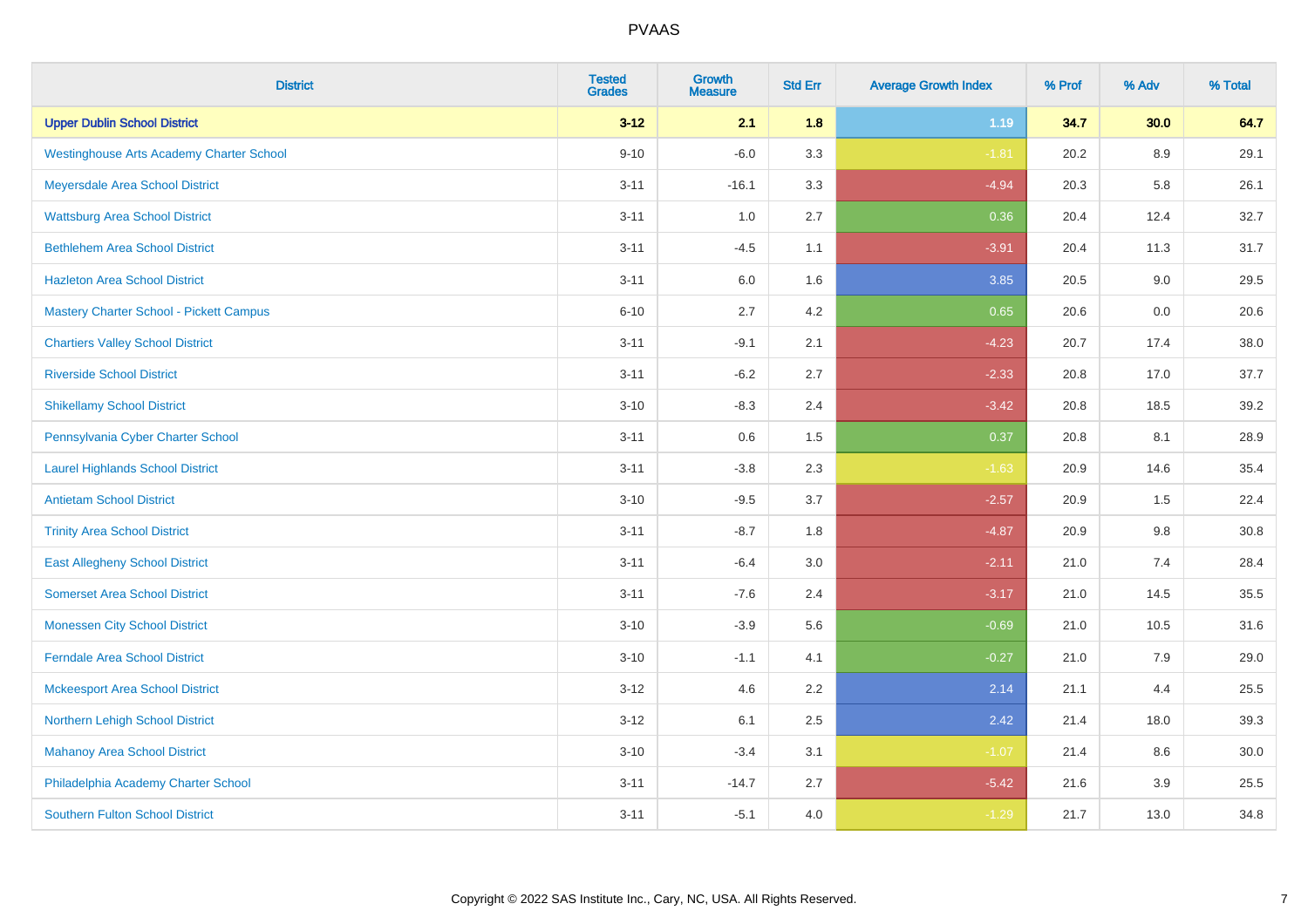| <b>District</b>                               | <b>Tested</b><br><b>Grades</b> | <b>Growth</b><br><b>Measure</b> | <b>Std Err</b> | <b>Average Growth Index</b> | % Prof | % Adv   | % Total |
|-----------------------------------------------|--------------------------------|---------------------------------|----------------|-----------------------------|--------|---------|---------|
| <b>Upper Dublin School District</b>           | $3 - 12$                       | 2.1                             | 1.8            | 1.19                        | 34.7   | 30.0    | 64.7    |
| <b>Pottsville Area School District</b>        | $3 - 12$                       | $-4.9$                          | 2.1            | $-2.36$                     | 21.8   | 7.9     | 29.6    |
| <b>West York Area School District</b>         | $3 - 12$                       | $-9.8$                          | 2.7            | $-3.57$                     | 21.9   | 10.9    | 32.8    |
| <b>Brownsville Area School District</b>       | $3 - 12$                       | 3.9                             | 3.8            | 1.04                        | 22.0   | 8.5     | 30.5    |
| <b>Wyoming Valley West School District</b>    | $3 - 11$                       | $-5.5$                          | 2.3            | $-2.38$                     | 22.2   | 9.2     | 31.4    |
| Schuylkill Haven Area School District         | $3 - 11$                       | $-5.3$                          | 2.7            | $-1.96$                     | 22.2   | 11.6    | 33.8    |
| <b>Charleroi School District</b>              | $3 - 11$                       | $-4.3$                          | 2.7            | $-1.55$                     | 22.2   | 15.9    | 38.1    |
| <b>Lakeland School District</b>               | $3 - 11$                       | 13.3                            | 2.8            | 4.80                        | 22.2   | 21.2    | 43.4    |
| <b>Berwick Area School District</b>           | $3 - 11$                       | $-6.9$                          | 2.4            | $-2.84$                     | 22.3   | 11.5    | 33.8    |
| <b>Williamsburg Community School District</b> | $3 - 11$                       | $-16.9$                         | 4.1            | $-4.14$                     | 22.4   | 0.0     | 22.4    |
| <b>New Foundations Charter School</b>         | $3 - 11$                       | 0.6                             | 2.2            | 0.29                        | 22.4   | 4.0     | 26.4    |
| Philipsburg-Osceola Area School District      | $3 - 11$                       | 4.1                             | 3.0            | 1.37                        | 22.5   | 16.2    | 38.8    |
| <b>East Lycoming School District</b>          | $3 - 11$                       | $-10.9$                         | 2.1            | $-5.08$                     | 22.5   | $8.2\,$ | 30.8    |
| <b>York Co School Of Technology</b>           | $9 - 12$                       | $-10.9$                         | 1.6            | $-6.79$                     | 22.6   | 4.0     | 26.6    |
| <b>Moniteau School District</b>               | $3 - 11$                       | $-11.8$                         | 2.9            | $-4.07$                     | 22.6   | $5.0\,$ | 27.6    |
| <b>Hanover Public School District</b>         | $3 - 11$                       | $-12.4$                         | 2.7            | $-4.50$                     | 22.7   | $6.2\,$ | 28.9    |
| East Stroudsburg Area School District         | $3 - 11$                       | $-4.9$                          | 1.4            | $-3.38$                     | 22.7   | 12.5    | 35.2    |
| Roberto Clemente Charter School               | $3 - 12$                       | $-3.3$                          | 4.1            | $-0.79$                     | 22.7   | 4.6     | 27.3    |
| <b>Troy Area School District</b>              | $3 - 10$                       | $-4.7$                          | 3.2            | $-1.46$                     | 22.8   | 16.5    | 39.2    |
| <b>Freedom Area School District</b>           | $3 - 11$                       | $-6.3$                          | 3.1            | $-2.04$                     | 22.9   | 8.4     | 31.3    |
| <b>Juniata County School District</b>         | $3 - 12$                       | 7.7                             | 2.0            | 3.81                        | 22.9   | 18.9    | 41.8    |
| Fox Chapel Area School District               | $3 - 11$                       | 17.6                            | 1.9            | 9.47                        | 22.9   | 52.0    | 74.9    |
| <b>Milton Area School District</b>            | $3 - 11$                       | $-10.1$                         | 2.5            | $-4.04$                     | 23.0   | 11.3    | 34.2    |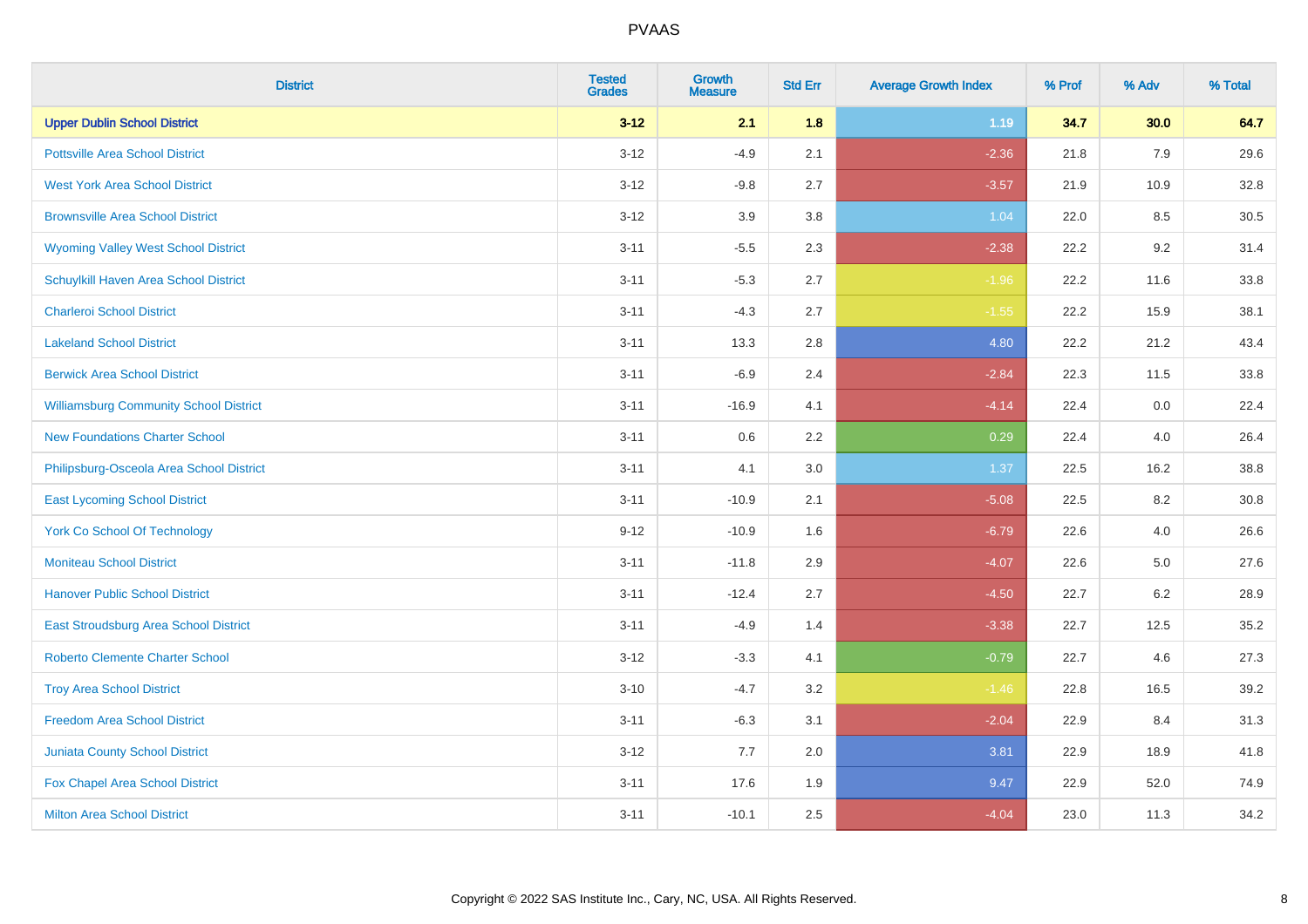| <b>District</b>                                         | <b>Tested</b><br><b>Grades</b> | <b>Growth</b><br><b>Measure</b> | <b>Std Err</b> | <b>Average Growth Index</b> | % Prof | % Adv | % Total |
|---------------------------------------------------------|--------------------------------|---------------------------------|----------------|-----------------------------|--------|-------|---------|
| <b>Upper Dublin School District</b>                     | $3 - 12$                       | 2.1                             | 1.8            | 1.19                        | 34.7   | 30.0  | 64.7    |
| <b>Forbes Road School District</b>                      | $3 - 11$                       | $-11.5$                         | 4.7            | $-2.43$                     | 23.1   | 10.3  | 33.3    |
| Center For Student Learning Charter School At Pennsbury | $6 - 12$                       | $-3.3$                          | 6.0            | $-0.55$                     | 23.1   | 0.0   | 23.1    |
| Juniata Valley School District                          | $3 - 11$                       | 1.6                             | 3.2            | 0.51                        | 23.1   | 9.4   | 32.5    |
| <b>Kiski Area School District</b>                       | $3 - 11$                       | $-4.0$                          | 2.0            | $-1.99$                     | 23.1   | 18.2  | 41.3    |
| <b>School Lane Charter School</b>                       | $3 - 11$                       | 2.6                             | 3.6            | 0.72                        | 23.1   | 18.7  | 41.8    |
| Ambridge Area School District                           | $3 - 12$                       | $-19.4$                         | 2.5            | $-7.64$                     | 23.2   | 5.6   | 28.9    |
| <b>Marion Center Area School District</b>               | $3 - 10$                       | 0.8                             | 2.9            | 0.27                        | 23.3   | 11.1  | 34.4    |
| <b>Eastern Lebanon County School District</b>           | $3 - 11$                       | 4.0                             | 2.1            | 1.89                        | 23.5   | 11.5  | 35.0    |
| <b>Shippensburg Area School District</b>                | $3 - 11$                       | 0.5                             | 1.8            | 0.26                        | 23.5   | 22.8  | 46.3    |
| <b>York Academy Regional Charter School</b>             | $3 - 11$                       | $-2.3$                          | 4.4            | $-0.52$                     | 23.5   | 2.0   | 25.5    |
| <b>Big Spring School District</b>                       | $3 - 11$                       | $-9.8$                          | 2.3            | $-4.32$                     | 23.6   | 12.9  | 36.5    |
| <b>Centennial School District</b>                       | $3 - 10$                       | 1.5                             | 1.5            | 0.98                        | 23.6   | 12.4  | 36.0    |
| <b>Conemaugh Valley School District</b>                 | $3 - 12$                       | $-6.3$                          | 4.1            | $-1.54$                     | 23.7   | 5.1   | 28.8    |
| South Allegheny School District                         | $3 - 11$                       | $-0.9$                          | 3.1            | $-0.30$                     | 23.8   | 2.5   | 26.2    |
| <b>Upper Darby School District</b>                      | $3 - 12$                       | 11.2                            | 1.4            | 8.28                        | 23.8   | 11.8  | 35.6    |
| <b>Susq-Cyber Charter School</b>                        | $9 - 11$                       | $-3.2$                          | 5.8            | $-0.54$                     | 23.8   | 4.8   | 28.6    |
| <b>Ringgold School District</b>                         | $3 - 11$                       | 2.9                             | 2.2            | 1.32                        | 23.8   | 13.3  | 37.1    |
| South Side Area School District                         | $3 - 11$                       | $-0.6$                          | 3.1            | $-0.19$                     | 24.0   | 28.0  | 52.0    |
| Maritime Academy Charter School                         | $3 - 10$                       | 13.2                            | 3.1            | 4.29                        | 24.0   | 1.3   | 25.3    |
| <b>Corry Area School District</b>                       | $3 - 11$                       | $-6.8$                          | 2.3            | $-3.01$                     | 24.0   | 8.8   | 32.8    |
| Millersburg Area School District                        | $3 - 11$                       | $-6.6$                          | 3.4            | $-1.92$                     | 24.1   | 10.3  | 34.5    |
| <b>Easton Area School District</b>                      | $3 - 12$                       | 6.3                             | 1.3            | 4.91                        | 24.1   | 13.0  | 37.1    |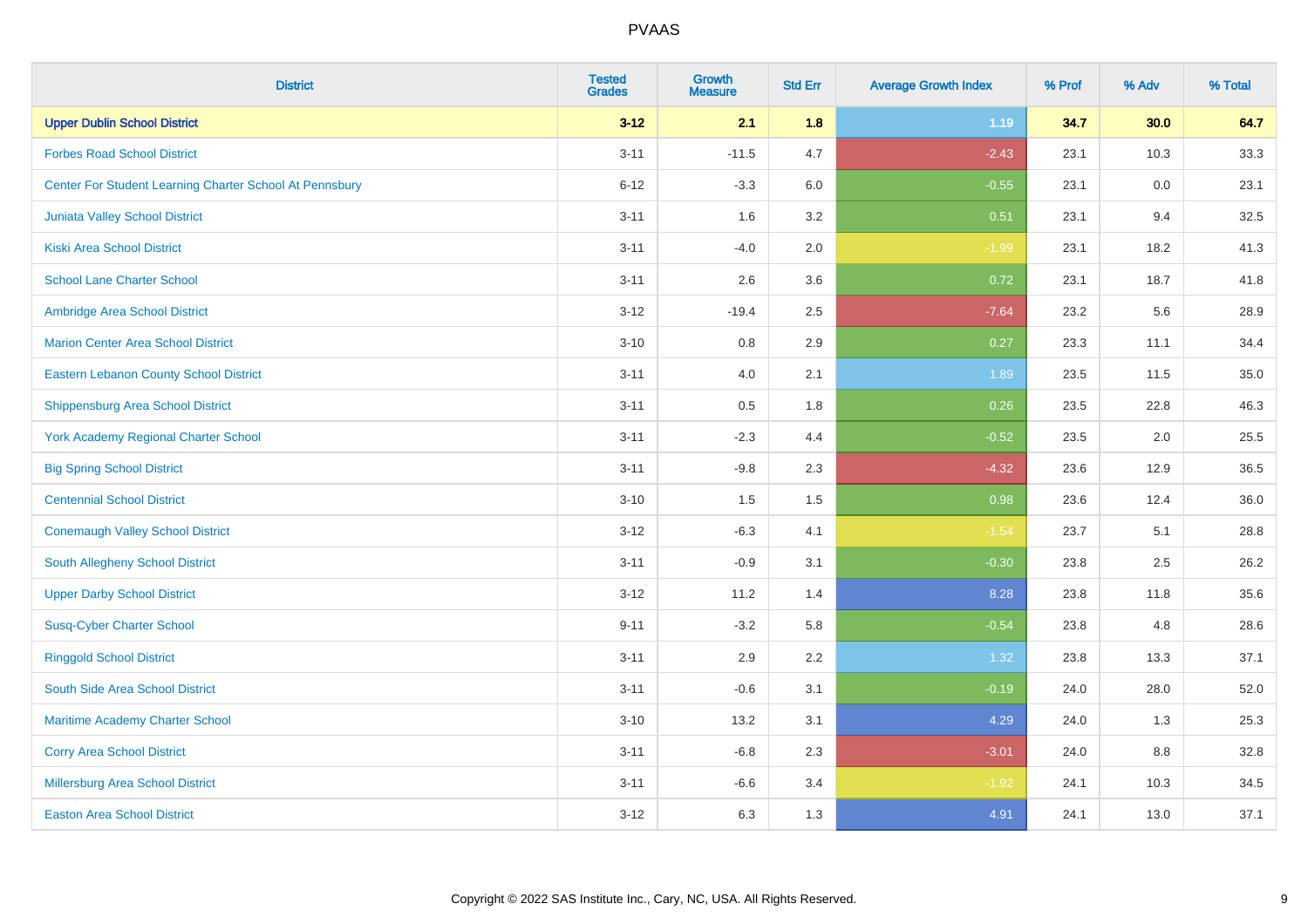| <b>District</b>                                | <b>Tested</b><br><b>Grades</b> | Growth<br><b>Measure</b> | <b>Std Err</b> | <b>Average Growth Index</b> | % Prof | % Adv   | % Total |
|------------------------------------------------|--------------------------------|--------------------------|----------------|-----------------------------|--------|---------|---------|
| <b>Upper Dublin School District</b>            | $3 - 12$                       | 2.1                      | 1.8            | 1.19                        | 34.7   | 30.0    | 64.7    |
| <b>Connellsville Area School District</b>      | $3 - 11$                       | $-5.3$                   | 2.0            | $-2.67$                     | 24.2   | $5.0\,$ | 29.1    |
| <b>Chambersburg Area School District</b>       | $3 - 11$                       | $-5.6$                   | 1.3            | $-4.42$                     | 24.2   | 15.2    | 39.4    |
| <b>Penns Manor Area School District</b>        | $3 - 12$                       | $-1.9$                   | 3.5            | $-0.55$                     | 24.2   | $3.8\,$ | 28.0    |
| <b>Bensalem Township School District</b>       | $3 - 11$                       | 1.0                      | 1.6            | 0.63                        | 24.3   | 10.7    | 34.9    |
| Northern York County School District           | $3 - 11$                       | 8.4                      | 1.8            | 4.63                        | 24.3   | 23.1    | 47.4    |
| <b>Cheltenham School District</b>              | $3 - 11$                       | $-17.6$                  | 2.0            | $-8.74$                     | 24.4   | 8.3     | 32.6    |
| <b>Salisbury Township School District</b>      | $3 - 11$                       | 5.8                      | 3.6            | 1.62                        | 24.4   | 12.6    | 37.0    |
| <b>Wellsboro Area School District</b>          | $3 - 11$                       | $-6.3$                   | 3.0            | $-2.08$                     | 24.4   | 13.4    | 37.8    |
| <b>Mercer Area School District</b>             | $3 - 11$                       | 2.2                      | 3.1            | 0.70                        | 24.4   | 11.8    | 36.2    |
| <b>Smethport Area School District</b>          | $3 - 12$                       | 5.8                      | 3.8            | 1.52                        | 24.6   | 20.0    | 44.6    |
| <b>Agora Cyber Charter School</b>              | $3 - 11$                       | 14.6                     | 2.4            | 6.03                        | 24.7   | 19.5    | 44.2    |
| Mastery Charter School - Hardy Williams        | $3 - 11$                       | 6.6                      | 3.0            | 2.21                        | 24.7   | 1.2     | 25.9    |
| <b>Upper Moreland Township School District</b> | $3 - 11$                       | 1.1                      | 2.0            | 0.56                        | 24.8   | 26.6    | 51.3    |
| <b>Towanda Area School District</b>            | $3 - 11$                       | $-4.0$                   | 2.6            | $-1.52$                     | 24.8   | 9.9     | 34.8    |
| <b>York Suburban School District</b>           | $3 - 11$                       | 7.4                      | 2.1            | 3.55                        | 24.9   | 31.2    | 56.1    |
| <b>Cambria Heights School District</b>         | $3 - 10$                       | $-6.2$                   | 2.9            | $-2.11$                     | 25.0   | 13.0    | 38.0    |
| <b>Montgomery Area School District</b>         | $3 - 11$                       | $-5.8$                   | 3.2            | $-1.83$                     | 25.0   | 11.5    | 36.5    |
| <b>Moshannon Valley School District</b>        | $3 - 10$                       | $-5.1$                   | 4.6            | $-1.12$                     | 25.0   | 12.5    | 37.5    |
| <b>MaST Community Charter School</b>           | $3 - 10$                       | $-0.9$                   | 2.5            | $-0.34$                     | 25.0   | 21.6    | 46.6    |
| <b>Austin Area School District</b>             | $3 - 11$                       | 2.6                      | 6.0            | 0.43                        | 25.0   | 18.8    | 43.8    |
| Northern Tioga School District                 | $3 - 12$                       | $6.8\,$                  | 2.6            | 2.64                        | 25.0   | 16.9    | 41.9    |
| Selinsgrove Area School District               | $3 - 12$                       | $-5.7$                   | 2.1            | $-2.74$                     | 25.4   | 13.9    | 39.2    |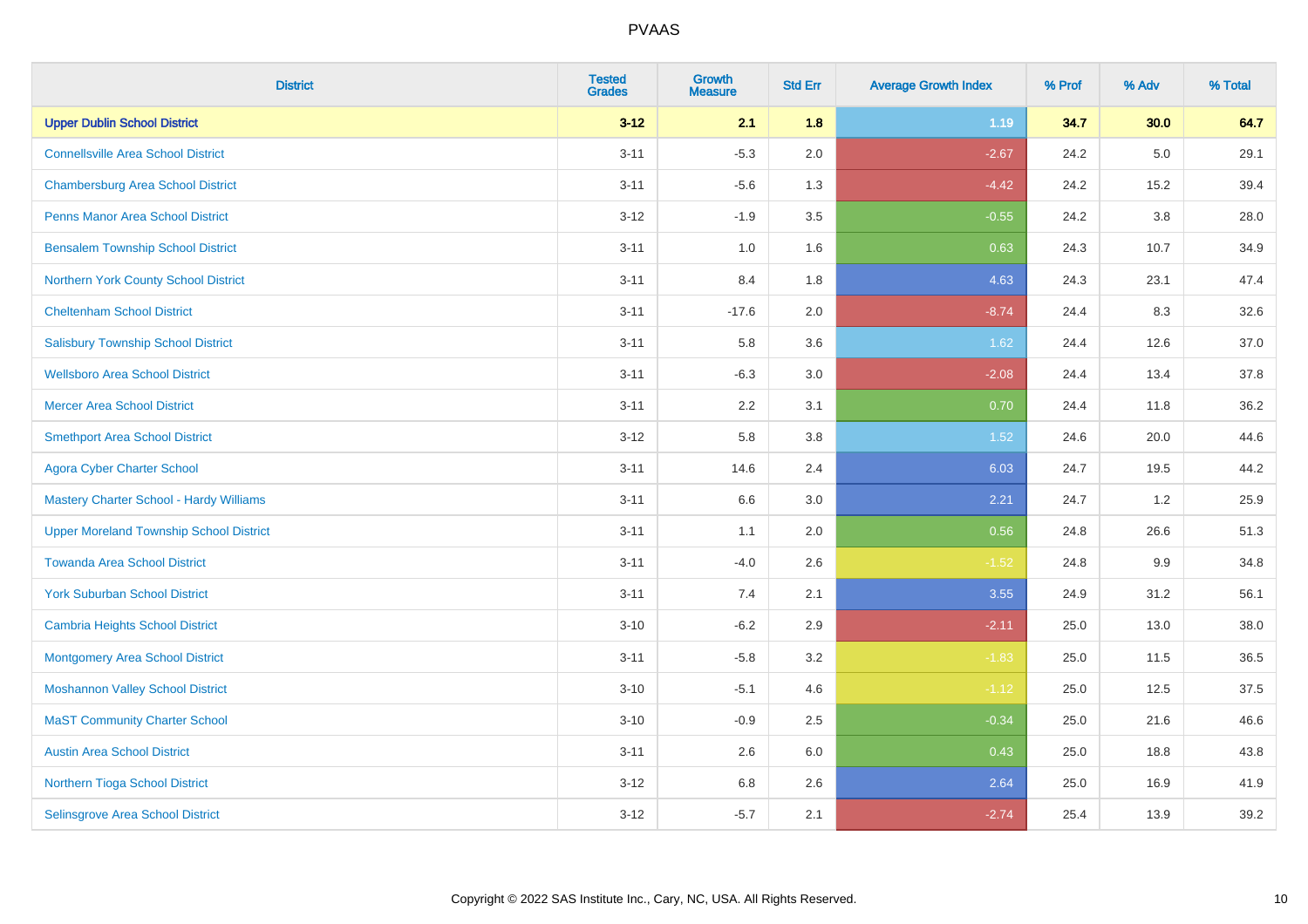| <b>District</b>                                   | <b>Tested</b><br><b>Grades</b> | <b>Growth</b><br><b>Measure</b> | <b>Std Err</b> | <b>Average Growth Index</b> | % Prof | % Adv | % Total |
|---------------------------------------------------|--------------------------------|---------------------------------|----------------|-----------------------------|--------|-------|---------|
| <b>Upper Dublin School District</b>               | $3 - 12$                       | 2.1                             | 1.8            | 1.19                        | 34.7   | 30.0  | 64.7    |
| <b>Upper Perkiomen School District</b>            | $3 - 11$                       | 5.7                             | 1.9            | 3.04                        | 25.4   | 19.9  | 45.4    |
| <b>Central Columbia School District</b>           | $3 - 12$                       | 0.3                             | 2.3            | 0.12                        | 25.4   | 37.6  | 63.0    |
| <b>Collegium Charter School</b>                   | $3 - 10$                       | 21.2                            | 2.6            | 8.18                        | 25.4   | 16.4  | 41.8    |
| <b>Cranberry Area School District</b>             | $3-12$                         | $-0.9$                          | 3.1            | $-0.29$                     | 25.5   | 9.7   | 35.2    |
| Insight PA Cyber Charter School                   | $3 - 11$                       | $-9.4$                          | 5.8            | $-1.62$                     | 25.6   | 4.6   | 30.2    |
| <b>Wyomissing Area School District</b>            | $3 - 12$                       | $-2.4$                          | 2.6            | $-0.92$                     | 25.6   | 28.1  | 53.7    |
| <b>Grove City Area School District</b>            | $3-12$                         | $-8.8$                          | 2.3            | $-3.89$                     | 25.6   | 16.4  | 42.0    |
| <b>Beaver Area School District</b>                | $3 - 10$                       | $-3.0$                          | 2.5            | $-1.16$                     | 25.8   | 27.8  | 53.6    |
| Lake-Lehman School District                       | $3 - 11$                       | 14.9                            | 2.8            | 5.34                        | 25.8   | 22.5  | 48.3    |
| <b>Bangor Area School District</b>                | $3 - 12$                       | $-1.2$                          | 2.0            | $-0.60$                     | 25.8   | 12.7  | 38.5    |
| <b>Environmental Charter School At Frick Park</b> | $3-9$                          | $-6.2$                          | 3.7            | $-1.67$                     | 25.9   | 3.4   | 29.3    |
| <b>Saucon Valley School District</b>              | $3 - 11$                       | 18.9                            | 2.2            | 8.48                        | 26.0   | 39.6  | 65.6    |
| <b>Waynesboro Area School District</b>            | $3 - 12$                       | 3.0                             | 1.8            | 1.67                        | 26.0   | 23.5  | 49.5    |
| <b>Octorara Area School District</b>              | $3 - 11$                       | $-7.5$                          | 3.2            | $-2.35$                     | 26.1   | 17.0  | 43.2    |
| Northern Bedford County School District           | $3 - 11$                       | $-2.3$                          | 3.3            | $-0.69$                     | 26.2   | 16.9  | 43.1    |
| <b>North Star School District</b>                 | $3 - 11$                       | 1.1                             | 3.3            | 0.34                        | 26.2   | 20.0  | 46.2    |
| <b>Chartiers-Houston School District</b>          | $3 - 10$                       | $-16.5$                         | 3.5            | $-4.79$                     | 26.3   | 6.6   | 32.9    |
| <b>Elk Lake School District</b>                   | $3 - 11$                       | $-6.1$                          | 2.9            | $-2.12$                     | 26.3   | 11.6  | 37.9    |
| Mastery Charter High School-Lenfest Campus        | $7 - 11$                       | $-1.8$                          | 5.8            | $-0.30$                     | 26.3   | 0.0   | 26.3    |
| Southern Tioga School District                    | $3 - 11$                       | $-0.1$                          | 2.8            | $-0.03$                     | 26.3   | 10.3  | 36.6    |
| <b>Crawford Central School District</b>           | $3 - 11$                       | 5.7                             | 2.1            | 2.71                        | 26.4   | 15.8  | 42.1    |
| <b>North Hills School District</b>                | $3 - 11$                       | $-15.8$                         | 1.8            | $-8.84$                     | 26.4   | 19.8  | 46.2    |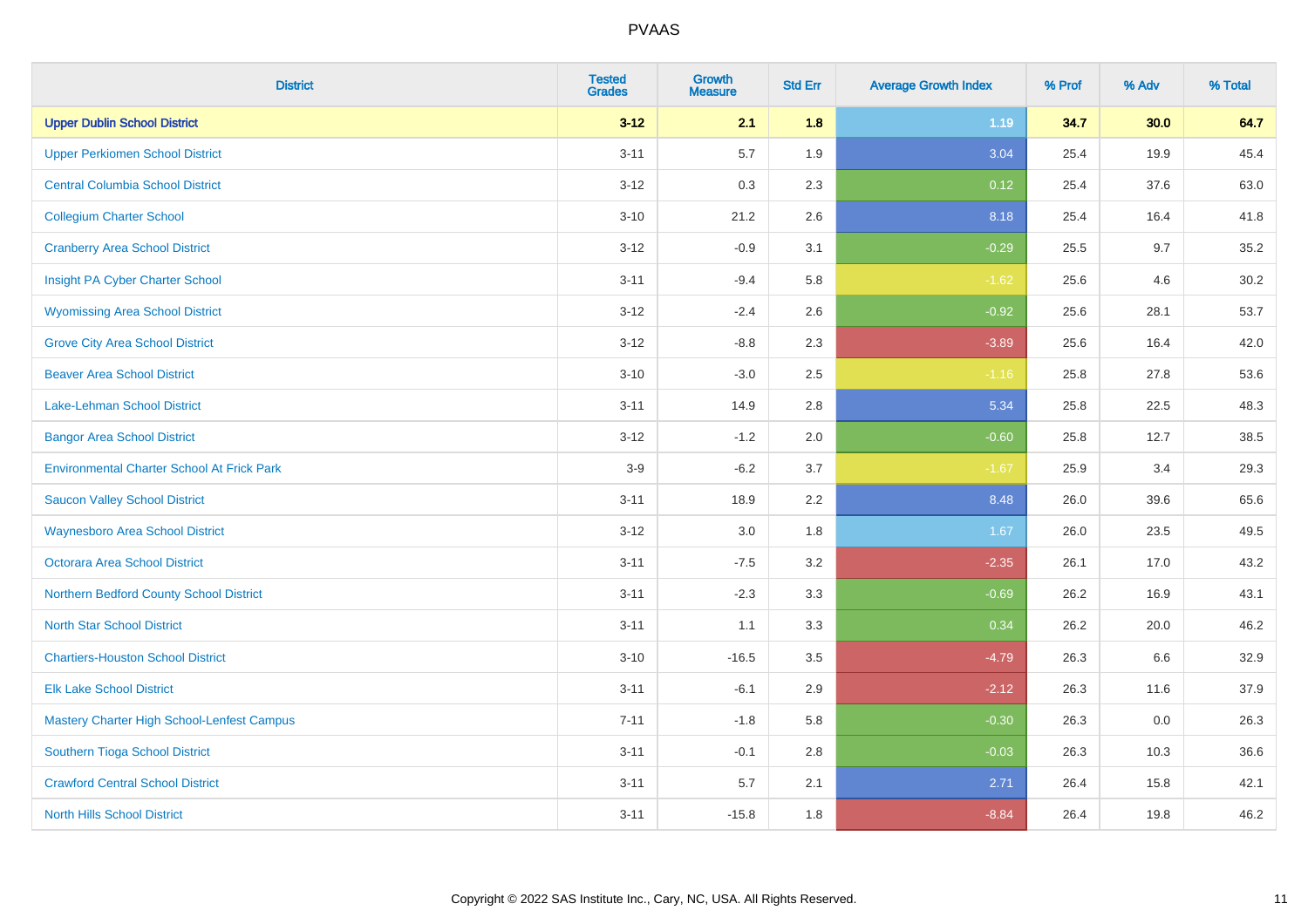| <b>District</b>                                    | <b>Tested</b><br><b>Grades</b> | <b>Growth</b><br><b>Measure</b> | <b>Std Err</b> | <b>Average Growth Index</b> | % Prof | % Adv   | % Total |
|----------------------------------------------------|--------------------------------|---------------------------------|----------------|-----------------------------|--------|---------|---------|
| <b>Upper Dublin School District</b>                | $3 - 12$                       | 2.1                             | 1.8            | 1.19                        | 34.7   | 30.0    | 64.7    |
| <b>Butler Area School District</b>                 | $3 - 11$                       | $-14.1$                         | 1.5            | $-9.60$                     | 26.4   | 11.1    | 37.5    |
| Karns City Area School District                    | $3 - 11$                       | $-7.2$                          | 2.6            | $-2.71$                     | 26.4   | 20.8    | 47.2    |
| <b>Port Allegany School District</b>               | $3 - 11$                       | 6.5                             | 3.7            | 1.74                        | 26.4   | 11.3    | 37.7    |
| <b>Oswayo Valley School District</b>               | $3 - 12$                       | 9.9                             | 5.1            | 1.93                        | 26.5   | 44.1    | 70.6    |
| <b>Titusville Area School District</b>             | $3 - 11$                       | $-5.0$                          | 2.5            | $-1.98$                     | 26.5   | $6.8\,$ | 33.3    |
| Penn-Delco School District                         | $3 - 11$                       | 1.3                             | 1.8            | 0.75                        | 26.5   | 12.6    | 39.1    |
| <b>Northern Cambria School District</b>            | $3 - 11$                       | $-0.3$                          | 3.4            | $-0.09$                     | 26.5   | $1.2$   | 27.7    |
| <b>Forest City Regional School District</b>        | $3 - 12$                       | $-1.2$                          | 3.6            | $-0.33$                     | 26.5   | 8.2     | 34.7    |
| <b>Bentworth School District</b>                   | $3 - 11$                       | 7.0                             | 3.0            | 2.36                        | 26.6   | 17.0    | 43.6    |
| <b>Valley View School District</b>                 | $3 - 11$                       | 9.3                             | 2.2            | 4.18                        | 26.6   | 23.1    | 49.7    |
| <b>Warren County School District</b>               | $3 - 11$                       | $-0.1$                          | 1.6            | $-0.06$                     | 26.7   | 9.7     | 36.4    |
| Penn Manor School District                         | $3 - 11$                       | 7.1                             | 1.5            | 4.82                        | 26.7   | 20.5    | 47.2    |
| <b>Pittston Area School District</b>               | $3 - 11$                       | $-8.2$                          | 2.2            | $-3.75$                     | 26.7   | 14.8    | 41.5    |
| <b>Ellwood City Area School District</b>           | $3 - 11$                       | $-12.5$                         | 3.1            | $-4.00$                     | 26.7   | 8.7     | 35.4    |
| Jeannette City School District                     | $3 - 11$                       | $-0.7$                          | 3.4            | $-0.20$                     | 26.8   | 4.1     | 30.9    |
| <b>West Perry School District</b>                  | $3 - 11$                       | 11.0                            | 2.3            | 4.76                        | 26.9   | 20.5    | 47.4    |
| <b>Commonwealth Charter Academy Charter School</b> | $3 - 10$                       | 4.2                             | 1.6            | 2.68                        | 27.0   | 15.6    | 42.5    |
| <b>Portage Area School District</b>                | $3 - 10$                       | $-0.5$                          | 3.3            | $-0.14$                     | 27.0   | 20.6    | 47.6    |
| Catasauqua Area School District                    | $3 - 12$                       | $-7.3$                          | 2.8            | $-2.58$                     | 27.1   | 11.2    | 38.3    |
| <b>Keystone Central School District</b>            | $3 - 11$                       | 3.6                             | 1.8            | 2.04                        | 27.1   | 14.6    | 41.8    |
| <b>Exeter Township School District</b>             | $3 - 11$                       | $-1.0$                          | 1.7            | $-0.58$                     | 27.2   | 15.6    | 42.8    |
| <b>Colonial School District</b>                    | $3 - 11$                       | 22.1                            | 1.6            | 13.55                       | 27.2   | 43.5    | 70.6    |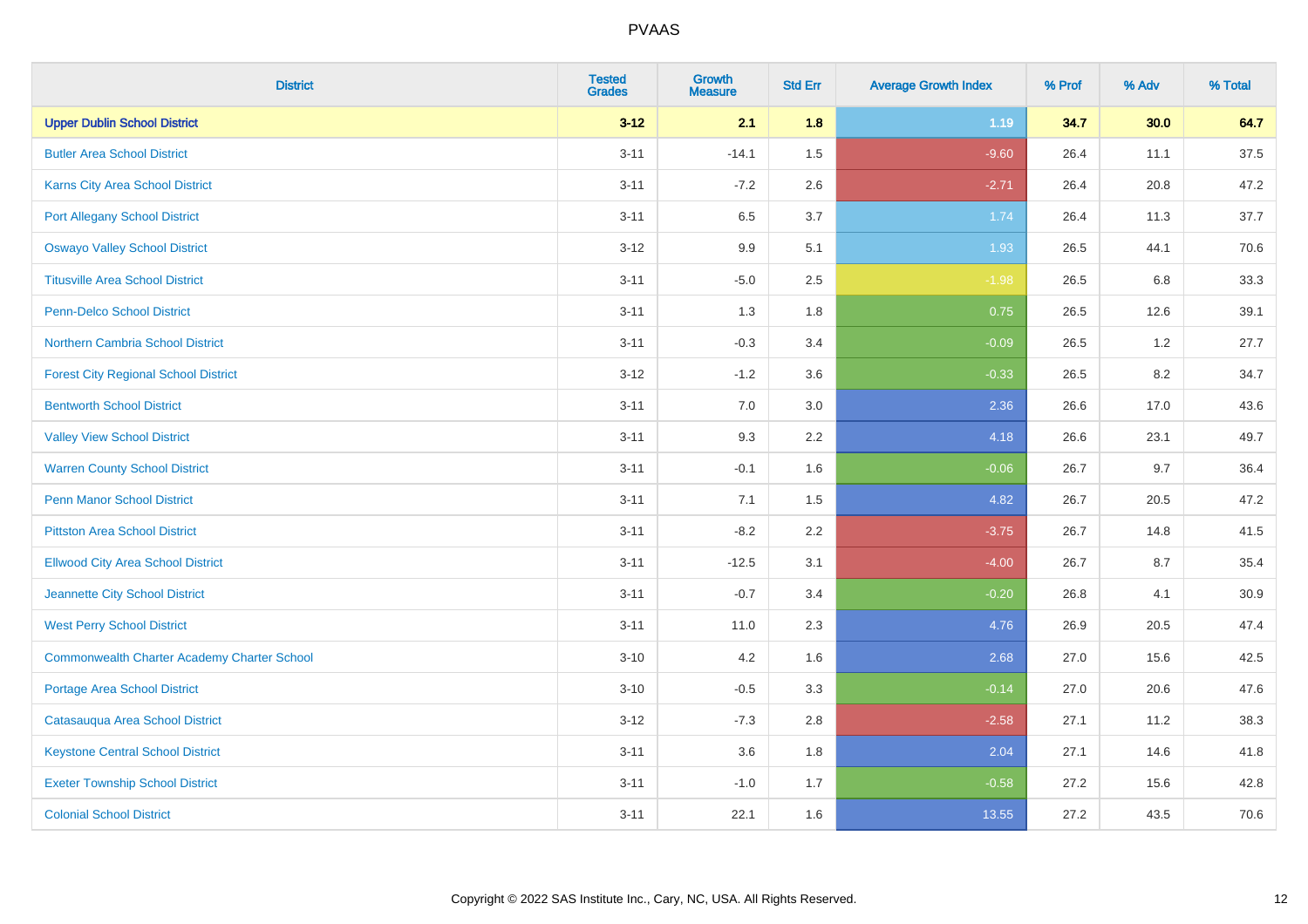| <b>District</b>                                 | <b>Tested</b><br><b>Grades</b> | <b>Growth</b><br><b>Measure</b> | <b>Std Err</b> | <b>Average Growth Index</b> | % Prof | % Adv | % Total |
|-------------------------------------------------|--------------------------------|---------------------------------|----------------|-----------------------------|--------|-------|---------|
| <b>Upper Dublin School District</b>             | $3 - 12$                       | 2.1                             | 1.8            | 1.19                        | 34.7   | 30.0  | 64.7    |
| <b>Solanco School District</b>                  | $3 - 11$                       | 2.2                             | 1.8            | 1.18                        | 27.2   | 15.0  | 42.3    |
| <b>Reynolds School District</b>                 | $3 - 10$                       | $-3.0$                          | 3.5            | $-0.87$                     | 27.3   | 9.1   | 36.4    |
| Penn Cambria School District                    | $3 - 11$                       | $-4.5$                          | 2.4            | $-1.86$                     | 27.3   | 15.8  | 43.2    |
| <b>Conneaut School District</b>                 | $3-12$                         | $-2.3$                          | 2.6            | $-0.91$                     | 27.4   | 9.7   | 37.1    |
| <b>Minersville Area School District</b>         | $3 - 11$                       | $-2.9$                          | 3.4            | $-0.86$                     | 27.4   | 9.7   | 37.1    |
| Capital Area School for the Arts Charter School | $9 - 11$                       | 14.2                            | 4.5            | 3.13                        | 27.5   | 30.0  | 57.5    |
| <b>Wissahickon School District</b>              | $3 - 10$                       | $-5.3$                          | 1.7            | $-3.14$                     | 27.5   | 29.0  | 56.6    |
| <b>Oxford Area School District</b>              | $3 - 11$                       | $-3.1$                          | 1.8            | $-1.77$                     | 27.5   | 14.5  | 42.0    |
| <b>Carbondale Area School District</b>          | $3 - 10$                       | $-2.8$                          | 3.2            | $-0.87$                     | 27.5   | 2.9   | 30.4    |
| <b>Interboro School District</b>                | $3-12$                         | $-8.4$                          | 2.0            | $-4.27$                     | 27.6   | 6.4   | 34.1    |
| <b>Deer Lakes School District</b>               | $3 - 11$                       | $-10.0$                         | 2.5            | $-4.02$                     | 27.7   | 9.9   | 37.6    |
| <b>Brandywine Heights Area School District</b>  | $3 - 11$                       | 5.8                             | 2.6            | 2.27                        | 27.7   | 28.6  | 56.2    |
| <b>Warwick School District</b>                  | $3 - 11$                       | 21.7                            | 1.8            | 11.76                       | 27.7   | 36.3  | 64.0    |
| <b>Bucks County Technical High School</b>       | $9 - 10$                       | $-2.9$                          | 2.2            | $-1.29$                     | 27.7   | 10.4  | 38.2    |
| <b>Manheim Central School District</b>          | $3 - 11$                       | 12.8                            | 2.0            | 6.52                        | 27.8   | 35.4  | 63.2    |
| <b>Bristol Borough School District</b>          | $3 - 12$                       | $-5.9$                          | 2.9            | $-2.00$                     | 27.8   | 3.3   | 31.1    |
| <b>Eastern York School District</b>             | $3 - 11$                       | $-6.2$                          | 2.3            | $-2.70$                     | 27.8   | 18.5  | 46.4    |
| <b>Palisades School District</b>                | $3 - 11$                       | 7.7                             | 2.9            | 2.66                        | 27.8   | 20.3  | 48.1    |
| <b>Central Greene School District</b>           | $3 - 11$                       | $-0.4$                          | 2.5            | $-0.15$                     | 27.8   | 14.8  | 42.6    |
| Huntingdon Area School District                 | $3 - 11$                       | 5.8                             | 2.6            | 2.28                        | 27.8   | 17.4  | 45.2    |
| <b>Burrell School District</b>                  | $3 - 11$                       | $-1.5$                          | 3.3            | $-0.44$                     | 27.8   | 17.7  | 45.6    |
| <b>Carlynton School District</b>                | $3 - 11$                       | $-2.0$                          | 3.2            | $-0.62$                     | 27.9   | 5.2   | 33.1    |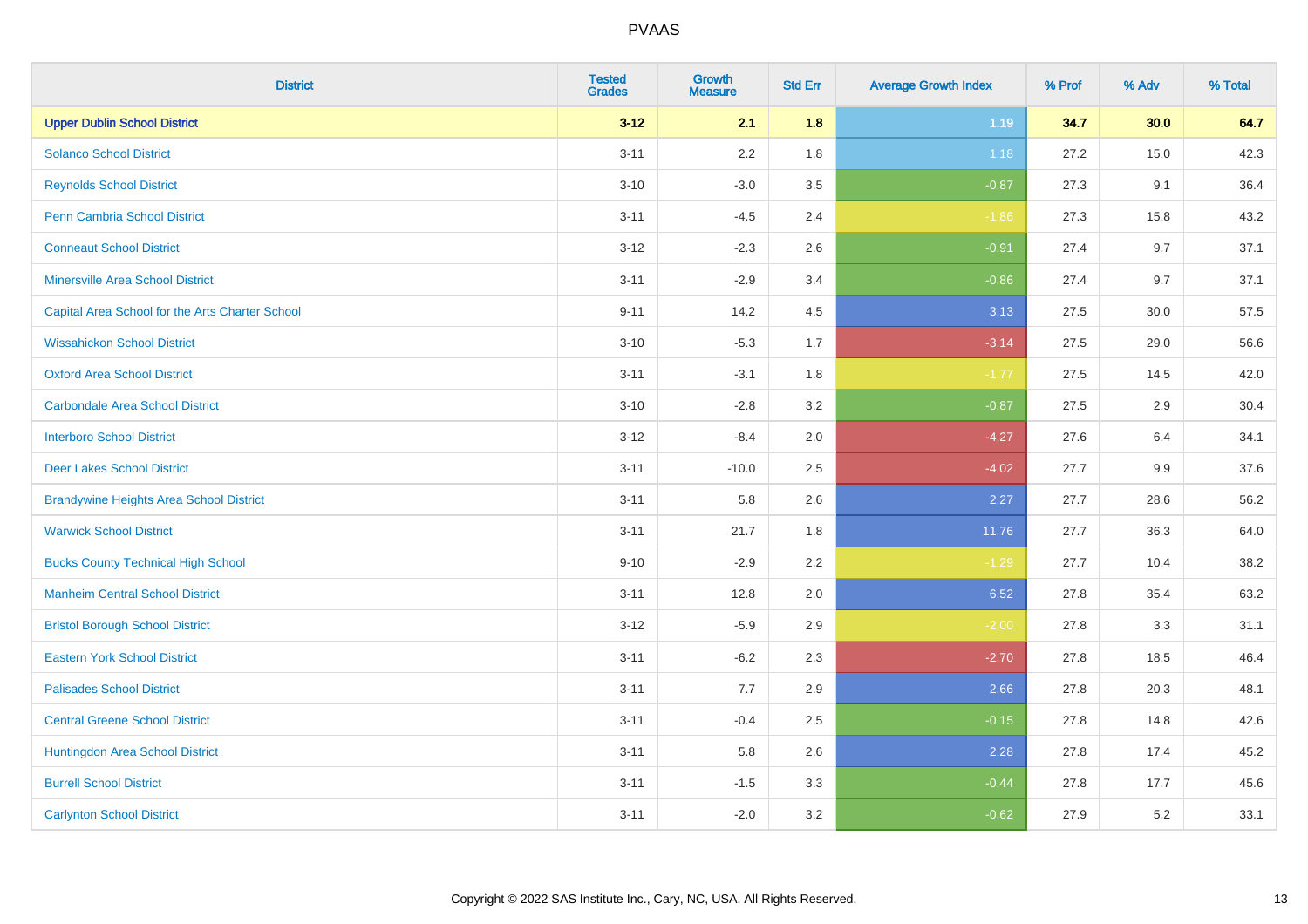| <b>District</b>                               | <b>Tested</b><br><b>Grades</b> | <b>Growth</b><br><b>Measure</b> | <b>Std Err</b> | <b>Average Growth Index</b> | % Prof | % Adv | % Total |
|-----------------------------------------------|--------------------------------|---------------------------------|----------------|-----------------------------|--------|-------|---------|
| <b>Upper Dublin School District</b>           | $3 - 12$                       | 2.1                             | 1.8            | 1.19                        | 34.7   | 30.0  | 64.7    |
| <b>Hatboro-Horsham School District</b>        | $3 - 11$                       | $-2.7$                          | 1.6            | $-1.65$                     | 27.9   | 17.9  | 45.8    |
| <b>Carlisle Area School District</b>          | $3 - 11$                       | $-5.2$                          | 1.7            | $-2.99$                     | 28.0   | 19.3  | 47.3    |
| <b>Hamburg Area School District</b>           | $3 - 11$                       | 0.6                             | 2.4            | 0.25                        | 28.0   | 15.5  | 43.6    |
| <b>Cornwall-Lebanon School District</b>       | $3 - 11$                       | 8.2                             | 1.6            | 5.24                        | 28.0   | 20.5  | 48.6    |
| <b>Hempfield Area School District</b>         | $3 - 12$                       | $-10.2$                         | 1.6            | $-6.37$                     | 28.1   | 19.2  | 47.3    |
| <b>South Park School District</b>             | $3 - 11$                       | $-8.8$                          | 2.5            | $-3.46$                     | 28.1   | 17.0  | 45.2    |
| <b>Conrad Weiser Area School District</b>     | $3 - 11$                       | 7.1                             | 2.1            | 3.34                        | 28.2   | 14.4  | 42.6    |
| <b>Cocalico School District</b>               | $3 - 11$                       | 12.3                            | 1.9            | 6.48                        | 28.2   | 32.3  | 60.5    |
| <b>Berlin Brothersvalley School District</b>  | $3 - 11$                       | 19.6                            | 4.0            | 4.93                        | 28.3   | 41.3  | 69.6    |
| <b>Mid Valley School District</b>             | $3 - 10$                       | $-11.1$                         | 2.7            | $-4.07$                     | 28.3   | 8.1   | 36.4    |
| <b>Clarion-Limestone Area School District</b> | $3 - 12$                       | $-10.0$                         | 3.6            | $-2.76$                     | 28.3   | 20.0  | 48.3    |
| Renaissance Academy Charter School            | $3 - 11$                       | $-5.6$                          | 3.1            | $-1.79$                     | 28.4   | 18.5  | 46.9    |
| Pen Argyl Area School District                | $3 - 12$                       | 12.8                            | 2.5            | 5.10                        | 28.5   | 23.8  | 52.3    |
| <b>Pleasant Valley School District</b>        | $3 - 11$                       | $-3.3$                          | 1.8            | $-1.80$                     | 28.5   | 10.4  | 39.0    |
| <b>Wallenpaupack Area School District</b>     | $3 - 11$                       | 8.8                             | 2.1            | 4.28                        | 28.5   | 18.9  | 47.4    |
| <b>Old Forge School District</b>              | $3 - 12$                       | $-11.3$                         | 3.1            | $-3.62$                     | 28.6   | 13.2  | 41.8    |
| Jefferson-Morgan School District              | $3 - 10$                       | $-12.0$                         | 3.9            | $-3.09$                     | 28.6   | 6.1   | 34.7    |
| <b>Pottsgrove School District</b>             | $3 - 11$                       | $-5.5$                          | 2.0            | $-2.78$                     | 28.6   | 10.3  | 38.8    |
| <b>Midd-West School District</b>              | $3 - 11$                       | 3.6                             | 2.6            | 1.42                        | 28.6   | 25.0  | 53.6    |
| <b>Kennett Consolidated School District</b>   | $3 - 11$                       | $-10.4$                         | 1.7            | $-6.27$                     | 28.7   | 14.0  | 42.7    |
| <b>Bellefonte Area School District</b>        | $3 - 11$                       | 6.7                             | 2.0            | 3.34                        | 28.8   | 21.5  | 50.2    |
| <b>Forest Hills School District</b>           | $3 - 11$                       | 1.8                             | 2.5            | 0.71                        | 28.8   | 10.3  | 39.1    |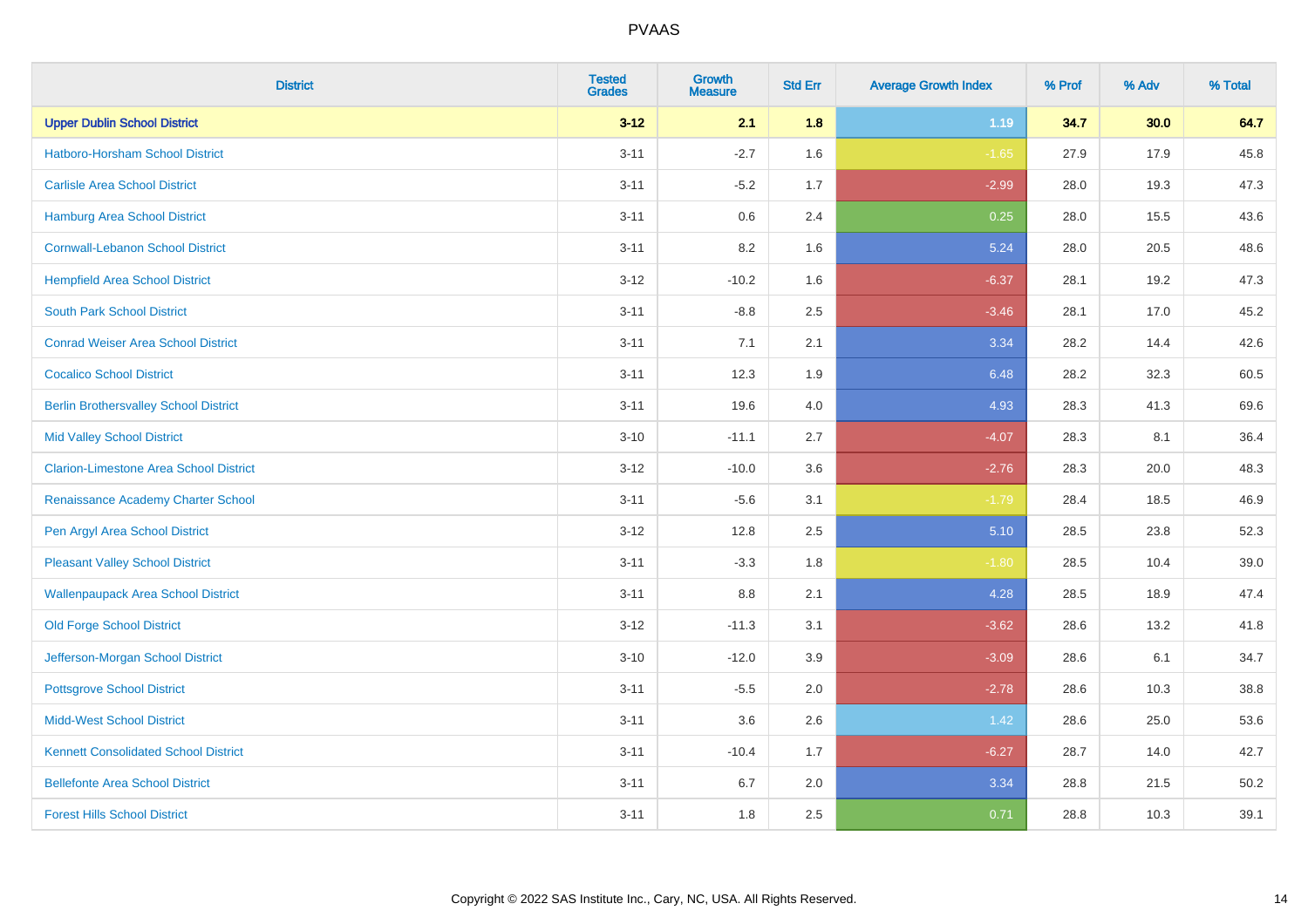| <b>District</b>                                | <b>Tested</b><br><b>Grades</b> | <b>Growth</b><br><b>Measure</b> | <b>Std Err</b> | <b>Average Growth Index</b> | % Prof | % Adv | % Total |
|------------------------------------------------|--------------------------------|---------------------------------|----------------|-----------------------------|--------|-------|---------|
| <b>Upper Dublin School District</b>            | $3 - 12$                       | 2.1                             | 1.8            | 1.19                        | 34.7   | 30.0  | 64.7    |
| <b>Gettysburg Area School District</b>         | $3 - 11$                       | $-6.0$                          | 2.0            | $-3.02$                     | 28.8   | 19.6  | 48.5    |
| <b>Daniel Boone Area School District</b>       | $3 - 12$                       | 0.9                             | 1.9            | 0.46                        | 28.9   | 22.0  | 51.0    |
| Lehigh Valley Charter High School For The Arts | $9 - 10$                       | $-11.8$                         | 2.5            | $-4.76$                     | 28.9   | 5.7   | 34.6    |
| <b>Yough School District</b>                   | $3 - 10$                       | $-6.2$                          | 2.7            | $-2.27$                     | 28.9   | 8.8   | 37.7    |
| <b>Altoona Area School District</b>            | $3 - 12$                       | 0.1                             | 1.5            | 0.07                        | 29.0   | 13.8  | 42.8    |
| 21st Century Cyber Charter School              | $6 - 12$                       | 6.6                             | 2.1            | 3.16                        | 29.0   | 21.8  | 50.8    |
| <b>Neshannock Township School District</b>     | $3 - 10$                       | $-12.5$                         | 2.7            | $-4.73$                     | 29.0   | 13.0  | 42.0    |
| <b>Southeastern Greene School District</b>     | $3 - 10$                       | $-2.3$                          | 4.4            | $-0.53$                     | 29.0   | 9.7   | 38.7    |
| Oil City Area School District                  | $3 - 11$                       | 8.6                             | 2.4            | 3.56                        | 29.1   | 13.1  | 42.2    |
| <b>Pequea Valley School District</b>           | $3 - 11$                       | 18.0                            | 3.1            | 5.74                        | 29.2   | 37.5  | 66.7    |
| <b>Nazareth Area School District</b>           | $3 - 11$                       | $-2.5$                          | 1.7            | $-1.53$                     | 29.2   | 24.6  | 53.8    |
| <b>Central Dauphin School District</b>         | $3 - 11$                       | $-5.2$                          | 1.2            | $-4.24$                     | 29.3   | 8.7   | 38.0    |
| <b>Commodore Perry School District</b>         | $3 - 11$                       | $-10.4$                         | 4.5            | $-2.30$                     | 29.4   | 5.9   | 35.3    |
| <b>Lower Merion School District</b>            | $3 - 11$                       | 18.9                            | 1.2            | 15.42                       | 29.4   | 48.6  | 78.0    |
| <b>Pine Grove Area School District</b>         | $3 - 11$                       | $-1.1$                          | 3.0            | $-0.36$                     | 29.5   | 14.3  | 43.8    |
| <b>Blue Ridge School District</b>              | $3 - 11$                       | 8.3                             | 3.7            | 2.24                        | 29.6   | 9.3   | 38.9    |
| Penns Valley Area School District              | $3 - 12$                       | 14.1                            | 2.6            | 5.33                        | 29.6   | 23.3  | 52.9    |
| <b>Abington School District</b>                | $3 - 10$                       | 0.9                             | 1.6            | 0.57                        | 29.7   | 28.7  | 58.4    |
| <b>Union City Area School District</b>         | $3 - 12$                       | $-8.7$                          | 3.3            | $-2.59$                     | 29.7   | 10.9  | 40.6    |
| <b>Girard School District</b>                  | $3 - 11$                       | $-12.3$                         | 2.6            | $-4.76$                     | 29.7   | 18.9  | 48.6    |
| <b>Schuylkill Valley School District</b>       | $3 - 11$                       | $-1.0$                          | 2.2            | $-0.47$                     | 29.8   | 20.2  | 50.0    |
| Northampton Area School District               | $3 - 11$                       | 3.2                             | 1.5            | 2.05                        | 29.8   | 17.9  | 47.7    |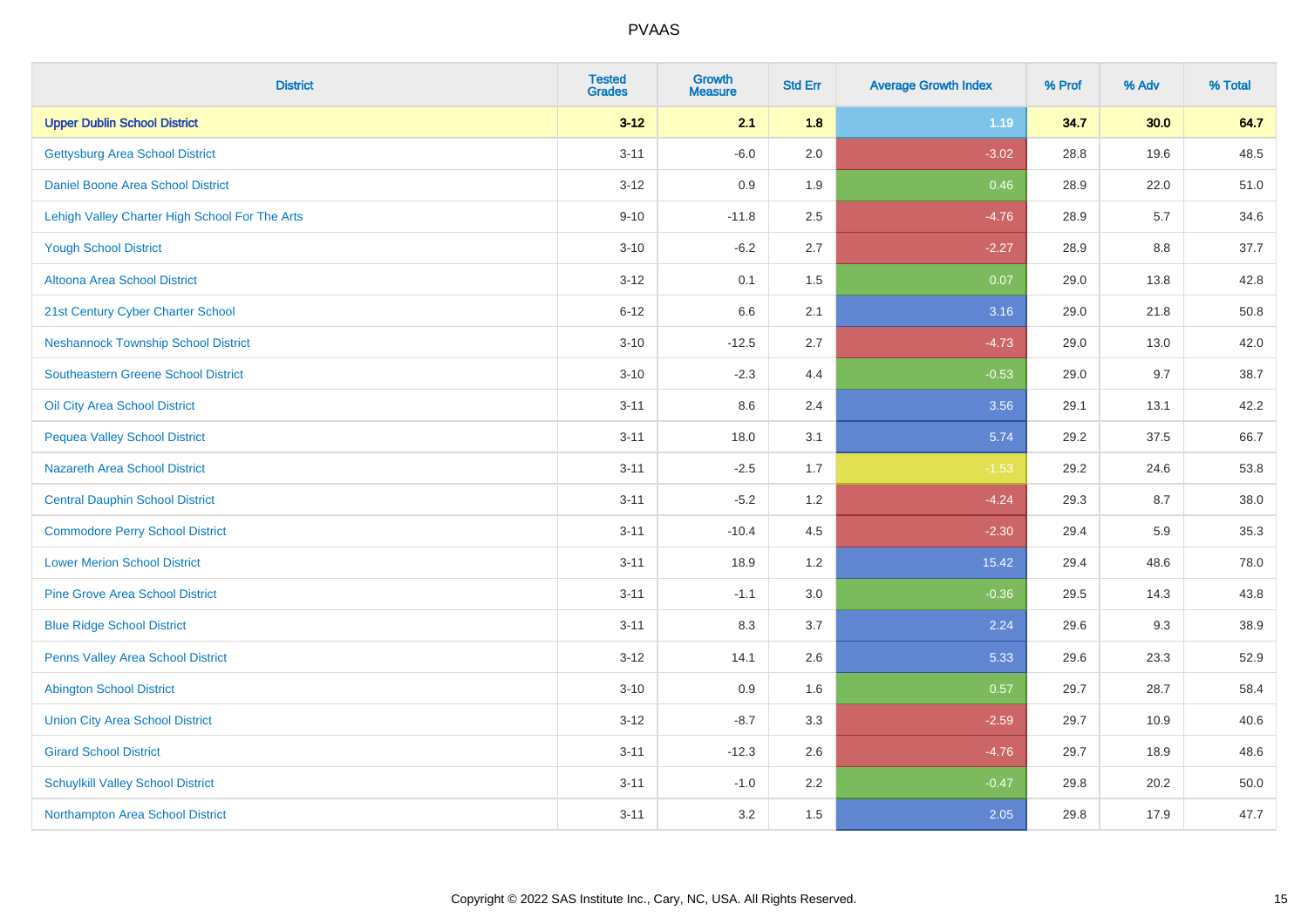| <b>District</b>                          | <b>Tested</b><br><b>Grades</b> | <b>Growth</b><br><b>Measure</b> | <b>Std Err</b> | <b>Average Growth Index</b> | % Prof | % Adv | % Total |
|------------------------------------------|--------------------------------|---------------------------------|----------------|-----------------------------|--------|-------|---------|
| <b>Upper Dublin School District</b>      | $3 - 12$                       | 2.1                             | 1.8            | 1.19                        | 34.7   | 30.0  | 64.7    |
| Wilmington Area School District          | $3 - 11$                       | 11.1                            | 3.3            | 3.37                        | 29.8   | 26.2  | 56.0    |
| <b>Tunkhannock Area School District</b>  | $3 - 11$                       | 1.4                             | 2.0            | 0.71                        | 29.8   | 18.1  | 47.9    |
| Pennsylvania Virtual Charter School      | $3 - 11$                       | 4.4                             | 3.4            | 1.31                        | 29.8   | 21.2  | 51.0    |
| <b>Hempfield School District</b>         | $3 - 11$                       | 13.4                            | 1.3            | 10.53                       | 29.9   | 36.8  | 66.7    |
| <b>Indiana Area School District</b>      | $3 - 11$                       | 12.0                            | 2.0            | 5.98                        | 30.0   | 30.4  | 60.3    |
| <b>Keystone Oaks School District</b>     | $3 - 11$                       | $-7.2$                          | 2.3            | $-3.14$                     | 30.0   | 11.1  | 41.0    |
| <b>Franklin Regional School District</b> | $3 - 11$                       | 11.3                            | 1.8            | 6.13                        | 30.0   | 35.0  | 65.0    |
| <b>Spring Grove Area School District</b> | $3 - 11$                       | 3.9                             | 2.0            | 1.90                        | 30.0   | 23.0  | 53.0    |
| Downingtown Area School District         | $3 - 11$                       | 4.4                             | 1.1            | 4.06                        | 30.1   | 32.0  | 62.2    |
| <b>Sayre Area School District</b>        | $3 - 11$                       | 5.8                             | 3.2            | 1.81                        | 30.3   | 21.0  | 51.3    |
| <b>Governor Mifflin School District</b>  | $3 - 11$                       | $-4.4$                          | 1.6            | $-2.69$                     | 30.3   | 7.7   | 38.0    |
| <b>Greensburg Salem School District</b>  | $3 - 11$                       | $-6.9$                          | 2.2            | $-3.06$                     | 30.3   | 13.3  | 43.6    |
| <b>Laurel School District</b>            | $3 - 11$                       | 13.0                            | 3.1            | 4.19                        | 30.3   | 15.7  | 46.1    |
| <b>Spring-Ford Area School District</b>  | $3 - 11$                       | 16.6                            | 1.2            | 14.02                       | 30.4   | 45.3  | 75.7    |
| <b>Stroudsburg Area School District</b>  | $3 - 11$                       | 7.5                             | 1.6            | 4.70                        | 30.4   | 18.3  | 48.7    |
| <b>Wilson School District</b>            | $3-12$                         | 0.5                             | 1.5            | 0.32                        | 30.4   | 25.5  | 55.9    |
| <b>Northwest Area School District</b>    | $3 - 10$                       | $-3.2$                          | 3.3            | $-0.97$                     | 30.4   | 13.0  | 43.5    |
| <b>Lehighton Area School District</b>    | $3 - 11$                       | 11.4                            | 2.4            | 4.84                        | 30.5   | 24.9  | 55.3    |
| <b>North Allegheny School District</b>   | $3 - 11$                       | 18.0                            | 1.3            | 14.25                       | 30.5   | 42.9  | 73.4    |
| Southern Columbia Area School District   | $3 - 11$                       | $-8.5$                          | 3.0            | $-2.83$                     | 30.5   | 12.8  | 43.3    |
| <b>Franklin Area School District</b>     | $3 - 11$                       | $-3.7$                          | 2.6            | $-1.43$                     | 30.5   | 5.9   | 36.4    |
| <b>Susquenita School District</b>        | $3 - 11$                       | $-5.9$                          | 2.6            | $-2.28$                     | 30.6   | 13.9  | 44.4    |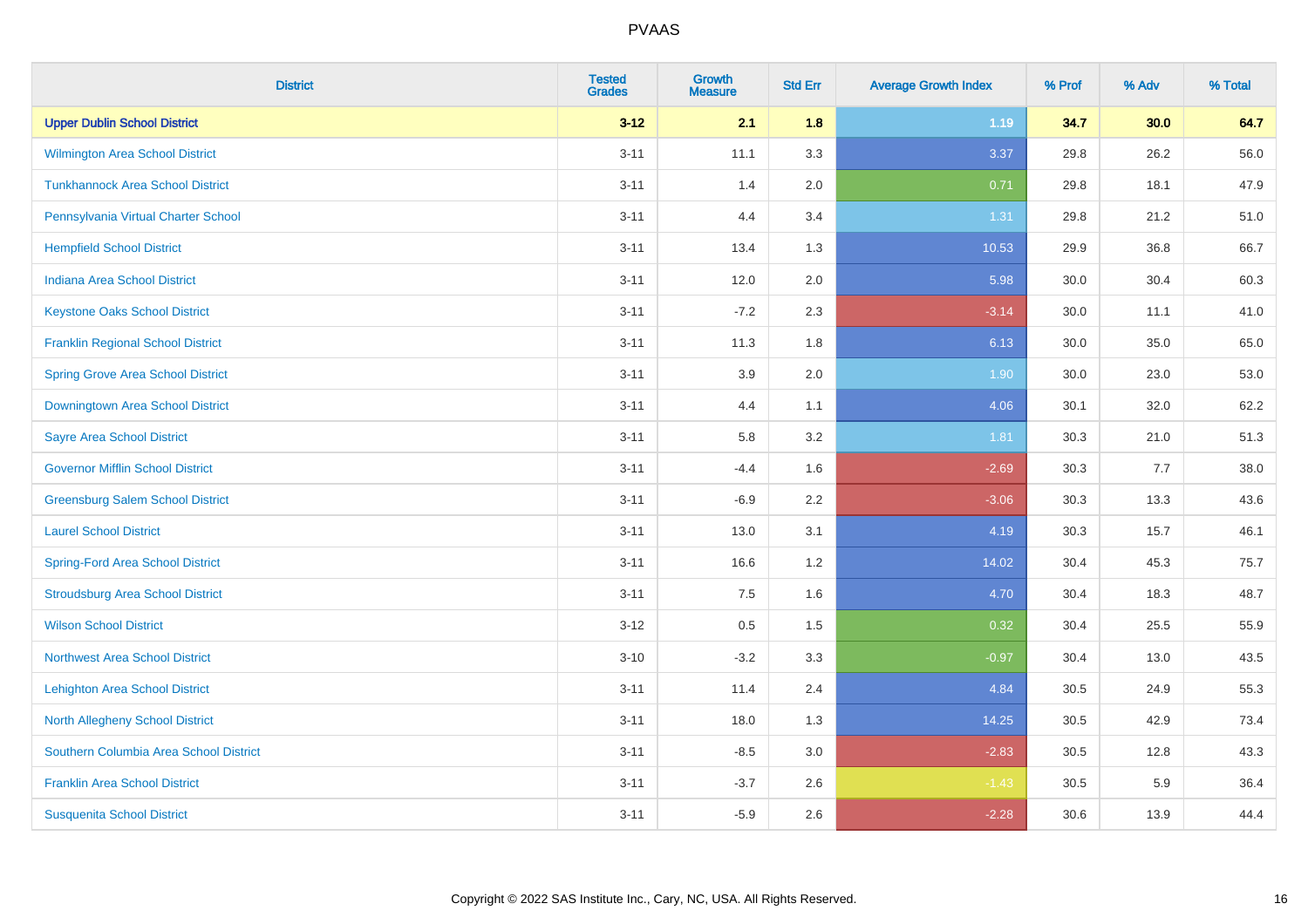| <b>District</b>                                | <b>Tested</b><br><b>Grades</b> | <b>Growth</b><br><b>Measure</b> | <b>Std Err</b> | <b>Average Growth Index</b> | % Prof | % Adv | % Total |
|------------------------------------------------|--------------------------------|---------------------------------|----------------|-----------------------------|--------|-------|---------|
| <b>Upper Dublin School District</b>            | $3 - 12$                       | 2.1                             | 1.8            | 1.19                        | 34.7   | 30.0  | 64.7    |
| <b>Northern Potter School District</b>         | $3 - 12$                       | 6.8                             | 4.6            | 1.48                        | 30.6   | 11.1  | 41.7    |
| <b>Fort Cherry School District</b>             | $3 - 10$                       | $-0.7$                          | 3.1            | $-0.21$                     | 30.6   | 14.1  | 44.7    |
| <b>Union Area School District</b>              | $3 - 11$                       | $-6.5$                          | 3.8            | $-1.70$                     | 30.6   | 12.2  | 42.9    |
| <b>Northeast Bradford School District</b>      | $3 - 10$                       | $-5.0$                          | 3.7            | $-1.35$                     | 30.6   | 4.8   | 35.5    |
| <b>Lower Dauphin School District</b>           | $3 - 11$                       | 5.3                             | 1.8            | 3.03                        | 30.6   | 26.8  | 57.5    |
| <b>Blue Mountain School District</b>           | $3 - 10$                       | 12.2                            | 2.1            | 5.81                        | 30.7   | 26.1  | 56.8    |
| <b>Western Wayne School District</b>           | $3 - 11$                       | 3.6                             | 2.6            | 1.39                        | 30.8   | 16.2  | 47.0    |
| <b>North Penn School District</b>              | $3 - 11$                       | 17.6                            | 1.0            | 17.53                       | 30.8   | 35.7  | 66.4    |
| <b>Boyertown Area School District</b>          | $3 - 11$                       | $-2.9$                          | 1.4            | $-2.06$                     | 30.8   | 22.6  | 53.4    |
| <b>Canon-Mcmillan School District</b>          | $3 - 11$                       | $-5.0$                          | 1.5            | $-3.25$                     | 30.8   | 28.5  | 59.3    |
| <b>Slippery Rock Area School District</b>      | $3 - 11$                       | $-3.8$                          | 2.5            | $-1.56$                     | 30.8   | 21.9  | 52.7    |
| <b>Manheim Township School District</b>        | $3 - 12$                       | 10.9                            | 1.5            | 7.51                        | 30.9   | 31.0  | 61.9    |
| <b>Greencastle-Antrim School District</b>      | $3 - 11$                       | $-0.3$                          | 2.0            | $-0.14$                     | 30.9   | 22.2  | 53.1    |
| <b>Conemaugh Township Area School District</b> | $3-12$                         | 4.8                             | 3.5            | 1.39                        | 30.9   | 27.8  | 58.8    |
| <b>West Greene School District</b>             | $3 - 11$                       | $-8.1$                          | 3.9            | $-2.08$                     | 31.0   | 11.9  | 42.9    |
| <b>Tri-Valley School District</b>              | $3 - 10$                       | $-2.7$                          | 3.9            | $-0.69$                     | 31.0   | 9.5   | 40.5    |
| <b>Bedford Area School District</b>            | $3 - 11$                       | 6.4                             | 2.4            | 2.68                        | 31.0   | 20.6  | 51.6    |
| South Middleton School District                | $3 - 11$                       | 4.4                             | 2.2            | 1.95                        | 31.1   | 16.4  | 47.5    |
| <b>Marple Newtown School District</b>          | $3 - 11$                       | 20.6                            | 2.3            | 8.95                        | 31.1   | 42.7  | 73.8    |
| <b>Penncrest School District</b>               | $3 - 11$                       | 6.0                             | 1.9            | 3.24                        | 31.1   | 16.9  | 48.0    |
| <b>Greenwood School District</b>               | $3 - 11$                       | 11.3                            | 3.6            | 3.14                        | 31.2   | 32.8  | 63.9    |
| <b>Bradford Area School District</b>           | $3 - 12$                       | $-1.8$                          | 2.3            | $-0.79$                     | 31.2   | 16.7  | 47.9    |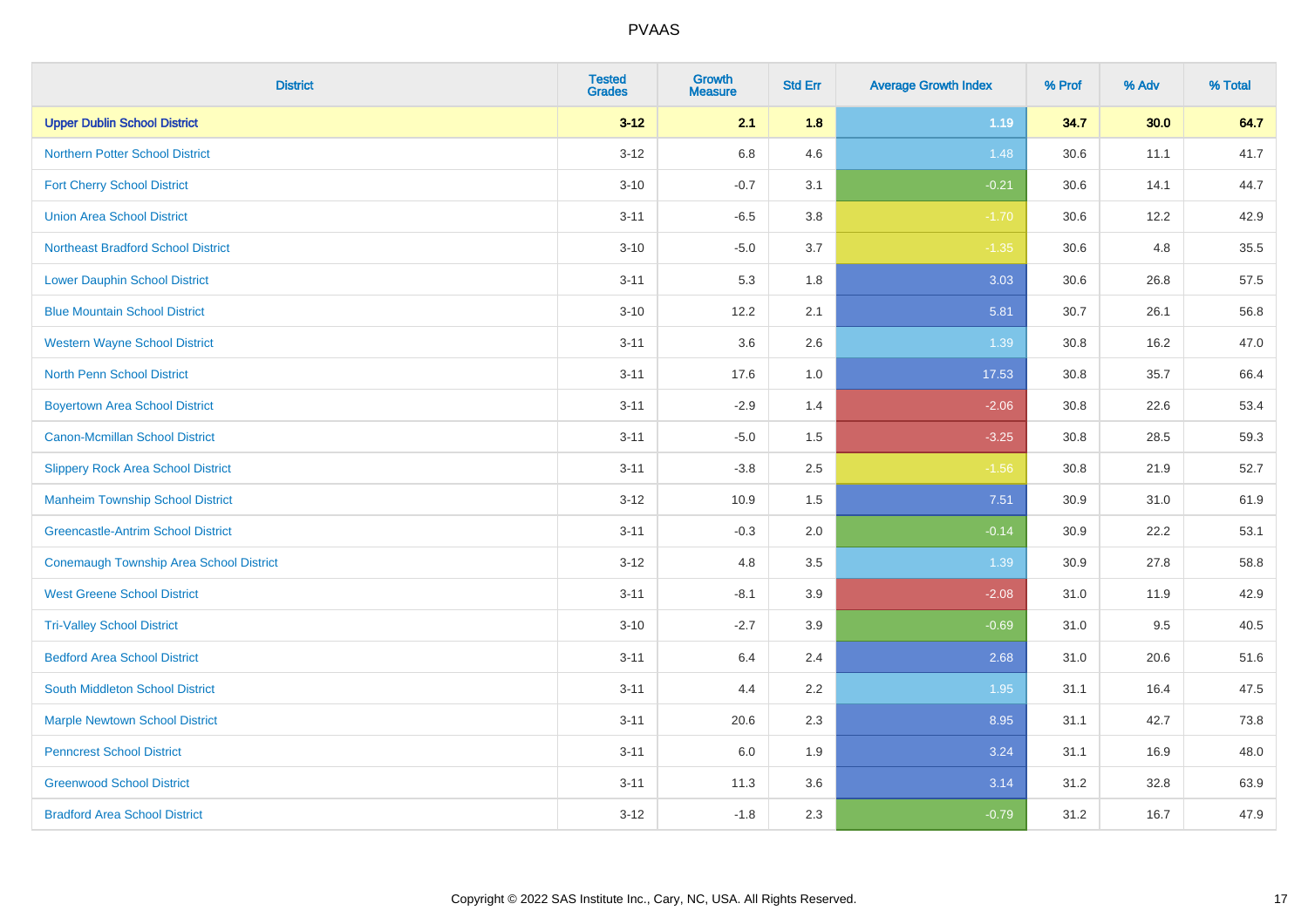| <b>District</b>                               | <b>Tested</b><br><b>Grades</b> | <b>Growth</b><br><b>Measure</b> | <b>Std Err</b> | <b>Average Growth Index</b> | % Prof | % Adv | % Total |
|-----------------------------------------------|--------------------------------|---------------------------------|----------------|-----------------------------|--------|-------|---------|
| <b>Upper Dublin School District</b>           | $3 - 12$                       | 2.1                             | 1.8            | 1.19                        | 34.7   | 30.0  | 64.7    |
| <b>Unionville-Chadds Ford School District</b> | $3 - 11$                       | 15.8                            | 1.7            | 9.12                        | 31.2   | 48.0  | 79.2    |
| <b>Neshaminy School District</b>              | $3 - 11$                       | 8.6                             | 1.3            | 6.56                        | 31.3   | 23.9  | 55.2    |
| <b>Cumberland Valley School District</b>      | $3 - 12$                       | 18.6                            | 1.2            | 15.79                       | 31.3   | 39.2  | 70.5    |
| <b>North Pocono School District</b>           | $3 - 11$                       | 13.1                            | 3.7            | 3.54                        | 31.4   | 33.3  | 64.7    |
| <b>Central York School District</b>           | $3-12$                         | 12.9                            | 1.5            | 8.64                        | 31.4   | 24.1  | 55.5    |
| <b>Parkland School District</b>               | $3 - 11$                       | $-3.7$                          | 1.2            | $-3.17$                     | 31.4   | 30.6  | 62.0    |
| <b>Kane Area School District</b>              | $3 - 10$                       | 8.8                             | 2.9            | 3.07                        | 31.4   | 19.8  | 51.2    |
| <b>Millville Area School District</b>         | $3-12$                         | $-5.6$                          | 4.4            | $-1.26$                     | 31.4   | 11.4  | 42.9    |
| <b>New Brighton Area School District</b>      | $3 - 11$                       | $-2.1$                          | 3.2            | $-0.65$                     | 31.5   | 11.1  | 42.6    |
| <b>Panther Valley School District</b>         | $3-12$                         | $-13.3$                         | 3.2            | $-4.10$                     | 31.5   | 4.1   | 35.6    |
| <b>New Hope-Solebury School District</b>      | $3 - 11$                       | 28.8                            | 2.9            | 9.77                        | 31.6   | 50.0  | 81.6    |
| <b>Ephrata Area School District</b>           | $3 - 11$                       | 6.8                             | 1.7            | 4.08                        | 31.6   | 17.1  | 48.8    |
| <b>Bald Eagle Area School District</b>        | $3 - 11$                       | 7.6                             | 2.5            | 3.00                        | 31.6   | 15.6  | 47.3    |
| <b>Belle Vernon Area School District</b>      | $3 - 11$                       | 11.1                            | 2.3            | 4.88                        | 31.6   | 25.4  | 57.1    |
| <b>Clarion Area School District</b>           | $3 - 11$                       | 3.2                             | 3.7            | 0.88                        | 31.7   | 13.3  | 45.0    |
| <b>Fleetwood Area School District</b>         | $3 - 10$                       | 10.4                            | 2.0            | 5.19                        | 31.7   | 25.8  | 57.5    |
| <b>North East School District</b>             | $3 - 11$                       | $-5.3$                          | 2.7            | $-1.97$                     | 31.7   | 24.8  | 56.4    |
| <b>Uniontown Area School District</b>         | $3 - 11$                       | $-2.8$                          | 3.1            | $-0.91$                     | 31.7   | 7.3   | 39.0    |
| <b>Spring Cove School District</b>            | $3 - 11$                       | 9.1                             | 2.4            | 3.77                        | 31.8   | 25.4  | 57.1    |
| <b>Montour School District</b>                | $3 - 11$                       | $-6.1$                          | 2.1            | $-2.95$                     | 31.8   | 23.6  | 55.3    |
| <b>Springfield School District</b>            | $3 - 11$                       | 1.2                             | 1.7            | 0.69                        | 31.8   | 25.2  | 56.9    |
| <b>Allegheny Valley School District</b>       | $3 - 11$                       | $-1.9$                          | 3.9            | $-0.48$                     | 31.8   | 11.4  | 43.2    |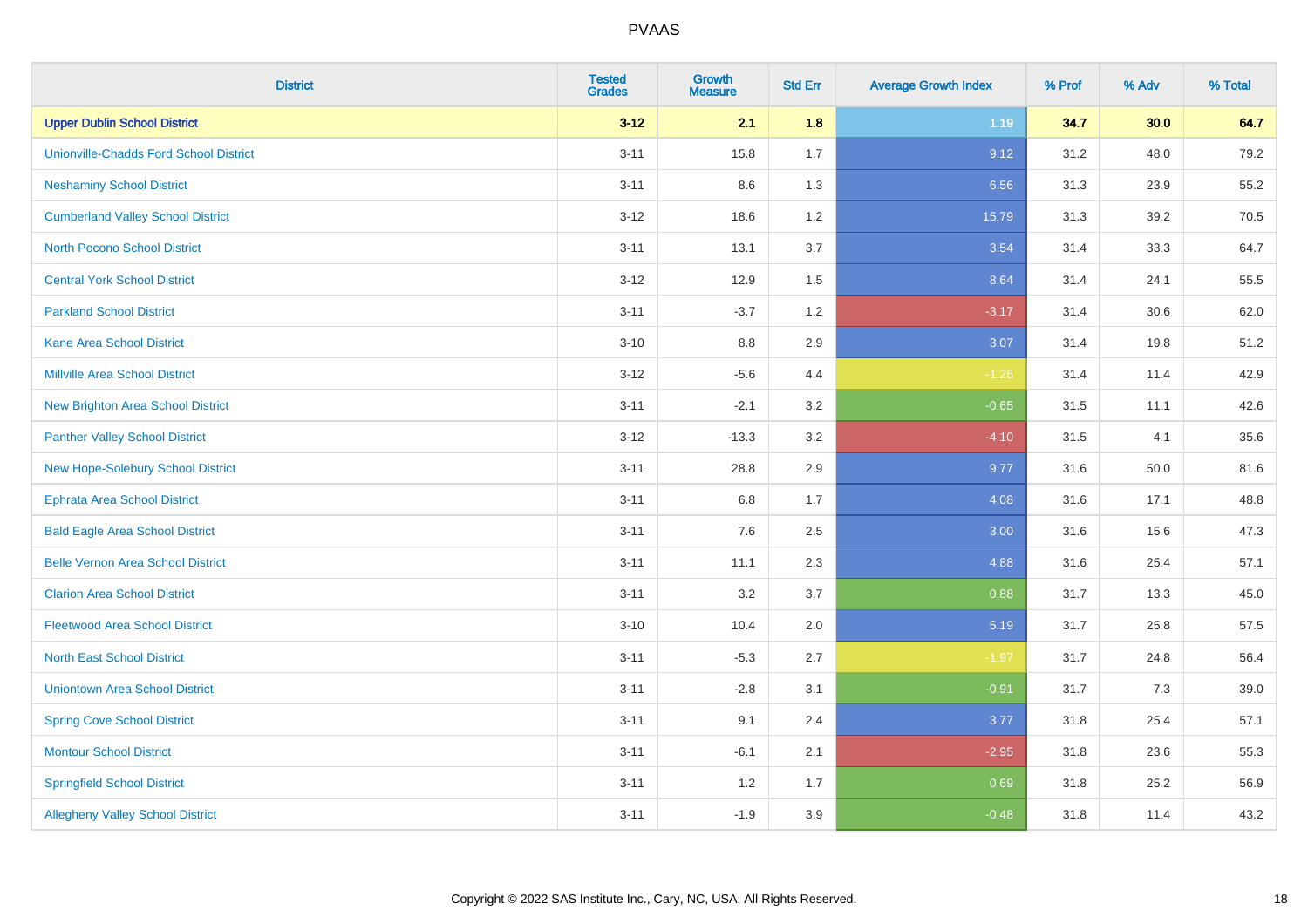| <b>District</b>                              | <b>Tested</b><br><b>Grades</b> | Growth<br><b>Measure</b> | <b>Std Err</b> | <b>Average Growth Index</b> | % Prof | % Adv   | % Total |
|----------------------------------------------|--------------------------------|--------------------------|----------------|-----------------------------|--------|---------|---------|
| <b>Upper Dublin School District</b>          | $3 - 12$                       | 2.1                      | 1.8            | 1.19                        | 34.7   | 30.0    | 64.7    |
| <b>Bermudian Springs School District</b>     | $3 - 11$                       | 2.5                      | 2.4            | $1.05$                      | 31.8   | 23.5    | 55.3    |
| <b>West Shore School District</b>            | $3 - 12$                       | 2.2                      | 1.3            | 1.68                        | 31.8   | 15.2    | 47.1    |
| <b>Susquehanna Community School District</b> | $3 - 11$                       | $-4.5$                   | 3.8            | $-1.19$                     | 31.9   | $8.8\,$ | 40.7    |
| Albert Gallatin Area School District         | $3 - 11$                       | $-1.7$                   | 2.3            | $-0.72$                     | 31.9   | 20.7    | 52.7    |
| <b>State College Area School District</b>    | $3 - 11$                       | 24.5                     | 1.3            | 18.59                       | 31.9   | 46.9    | 78.8    |
| <b>Shaler Area School District</b>           | $3 - 11$                       | $-2.1$                   | 1.8            | $-1.18$                     | 32.0   | 13.0    | 45.0    |
| <b>Pennridge School District</b>             | $3 - 10$                       | 7.4                      | 1.5            | 5.10                        | 32.0   | 27.6    | 59.6    |
| <b>Ridley School District</b>                | $3 - 12$                       | 0.3                      | 1.6            | 0.21                        | 32.0   | 10.7    | 42.6    |
| <b>Council Rock School District</b>          | $3 - 11$                       | 13.5                     | 1.1            | 12.27                       | 32.0   | 35.4    | 67.4    |
| <b>Baldwin-Whitehall School District</b>     | $3 - 11$                       | $-5.5$                   | 1.9            | $-2.93$                     | 32.0   | 14.7    | 46.7    |
| <b>Wyoming Area School District</b>          | $3 - 10$                       | $-5.5$                   | 2.5            | $-2.21$                     | 32.0   | 9.6     | 41.6    |
| <b>West Middlesex Area School District</b>   | $3 - 10$                       | $-7.4$                   | 3.5            | $-2.11$                     | 32.0   | 9.6     | 41.6    |
| <b>Fort Leboeuf School District</b>          | $3 - 11$                       | 3.5                      | 2.2            | 1.58                        | 32.0   | 16.8    | 48.8    |
| <b>Danville Area School District</b>         | $3 - 11$                       | 18.4                     | 2.6            | 7.19                        | 32.0   | 46.1    | 78.1    |
| <b>Halifax Area School District</b>          | $3 - 11$                       | 5.8                      | 3.5            | 1.64                        | 32.1   | 18.9    | 50.9    |
| <b>Greenville Area School District</b>       | $3 - 11$                       | $-13.2$                  | 3.0            | $-4.45$                     | 32.1   | 4.6     | 36.7    |
| <b>Weatherly Area School District</b>        | $3 - 11$                       | $-5.8$                   | 4.0            | $-1.44$                     | 32.1   | 8.9     | 41.1    |
| <b>Upper Saint Clair School District</b>     | $3 - 11$                       | 13.8                     | 1.8            | 7.86                        | 32.2   | 44.5    | 76.7    |
| <b>Elizabeth Forward School District</b>     | $3 - 11$                       | $-5.5$                   | 2.5            | $-2.25$                     | 32.2   | 12.8    | 45.0    |
| South Fayette Township School District       | $3 - 11$                       | 6.0                      | 1.8            | 3.33                        | 32.2   | 38.3    | 70.5    |
| <b>Phoenixville Area School District</b>     | $3 - 11$                       | 7.3                      | 1.8            | 3.96                        | 32.3   | 27.6    | 59.8    |
| <b>Whitehall-Coplay School District</b>      | $3 - 11$                       | 11.8                     | 1.7            | 7.06                        | 32.3   | 21.7    | 54.0    |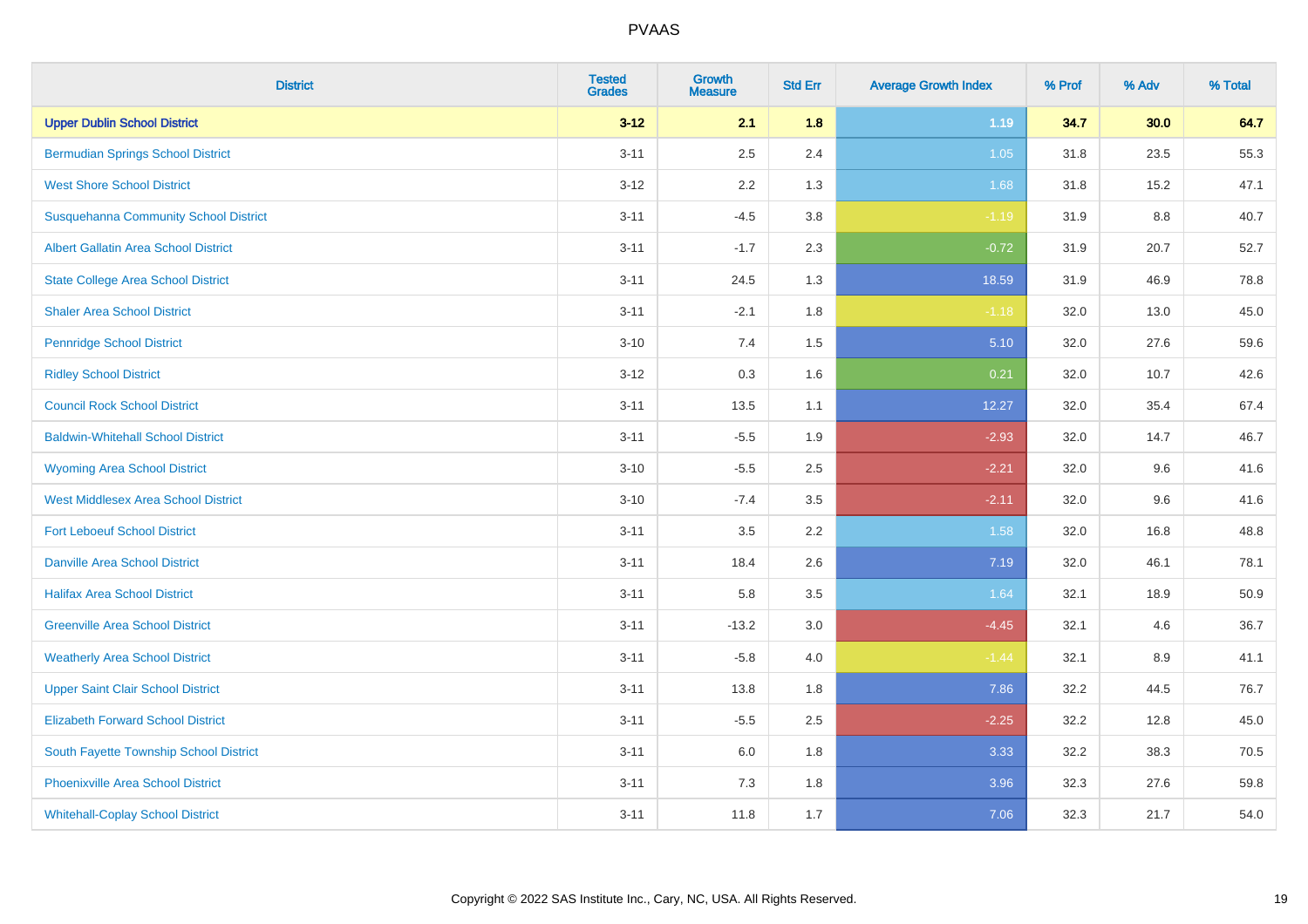| <b>District</b>                            | <b>Tested</b><br><b>Grades</b> | <b>Growth</b><br><b>Measure</b> | <b>Std Err</b> | <b>Average Growth Index</b> | % Prof | % Adv | % Total |
|--------------------------------------------|--------------------------------|---------------------------------|----------------|-----------------------------|--------|-------|---------|
| <b>Upper Dublin School District</b>        | $3 - 12$                       | 2.1                             | 1.8            | 1.19                        | 34.7   | 30.0  | 64.7    |
| <b>Bethlehem-Center School District</b>    | $3 - 10$                       | 2.1                             | 3.5            | 0.59                        | 32.3   | 4.6   | 36.9    |
| <b>Red Lion Area School District</b>       | $3 - 11$                       | 4.5                             | 1.9            | 2.31                        | 32.3   | 21.5  | 53.8    |
| <b>Camp Hill School District</b>           | $3 - 12$                       | 20.7                            | 2.9            | 7.00                        | 32.3   | 41.4  | 73.7    |
| <b>Purchase Line School District</b>       | $3 - 12$                       | 4.3                             | 3.3            | 1.30                        | 32.3   | 9.0   | 41.4    |
| <b>Avon Grove Charter School</b>           | $3 - 11$                       | 9.8                             | 3.1            | 3.18                        | 32.4   | 26.0  | 58.4    |
| <b>Dallas School District</b>              | $3 - 11$                       | 8.1                             | 2.1            | 3.87                        | 32.4   | 22.4  | 54.8    |
| <b>Northwestern School District</b>        | $3 - 11$                       | $-14.6$                         | 3.2            | $-4.51$                     | 32.5   | 13.7  | 46.2    |
| <b>Highlands School District</b>           | $3 - 11$                       | $-1.3$                          | 2.3            | $-0.55$                     | 32.6   | 10.5  | 43.0    |
| Hollidaysburg Area School District         | $3 - 11$                       | $-2.7$                          | 1.6            | $-1.64$                     | 32.6   | 15.2  | 47.8    |
| Northeastern York School District          | $3 - 11$                       | 3.8                             | 1.8            | 2.11                        | 32.7   | 21.0  | 53.7    |
| Mifflinburg Area School District           | $3 - 11$                       | $-6.0$                          | 2.1            | $-2.87$                     | 32.7   | 13.3  | 46.0    |
| Southern Huntingdon County School District | $3 - 11$                       | $-5.9$                          | 3.4            | $-1.76$                     | 32.8   | 4.9   | 37.7    |
| <b>East Penn School District</b>           | $3 - 11$                       | 8.9                             | 1.2            | 7.61                        | 32.8   | 26.4  | 59.2    |
| <b>Derry Township School District</b>      | $3 - 10$                       | 20.1                            | 2.0            | 10.20                       | 32.8   | 46.9  | 79.7    |
| <b>Armstrong School District</b>           | $3 - 11$                       | 9.8                             | 1.6            | 6.22                        | 32.8   | 24.6  | 57.4    |
| <b>Reach Cyber Charter School</b>          | $3 - 11$                       | 1.4                             | 3.6            | 0.40                        | 32.9   | 15.2  | 48.1    |
| <b>Plum Borough School District</b>        | $3 - 11$                       | $-9.4$                          | 2.4            | $-3.98$                     | 32.9   | 27.4  | 60.4    |
| <b>Radnor Township School District</b>     | $3 - 12$                       | $7.5\,$                         | 1.9            | 4.03                        | 33.0   | 38.3  | 71.3    |
| <b>Upper Adams School District</b>         | $3 - 11$                       | 0.9                             | 2.5            | 0.37                        | 33.0   | 17.0  | 50.0    |
| <b>Dover Area School District</b>          | $3 - 12$                       | 7.1                             | 1.9            | 3.78                        | 33.0   | 18.7  | 51.7    |
| Pennsylvania Leadership Charter School     | $3 - 11$                       | 8.0                             | 1.9            | 4.22                        | 33.1   | 27.8  | 60.9    |
| <b>Crestwood School District</b>           | $3 - 11$                       | $-3.4$                          | 2.2            | $-1.52$                     | 33.1   | 21.7  | 54.9    |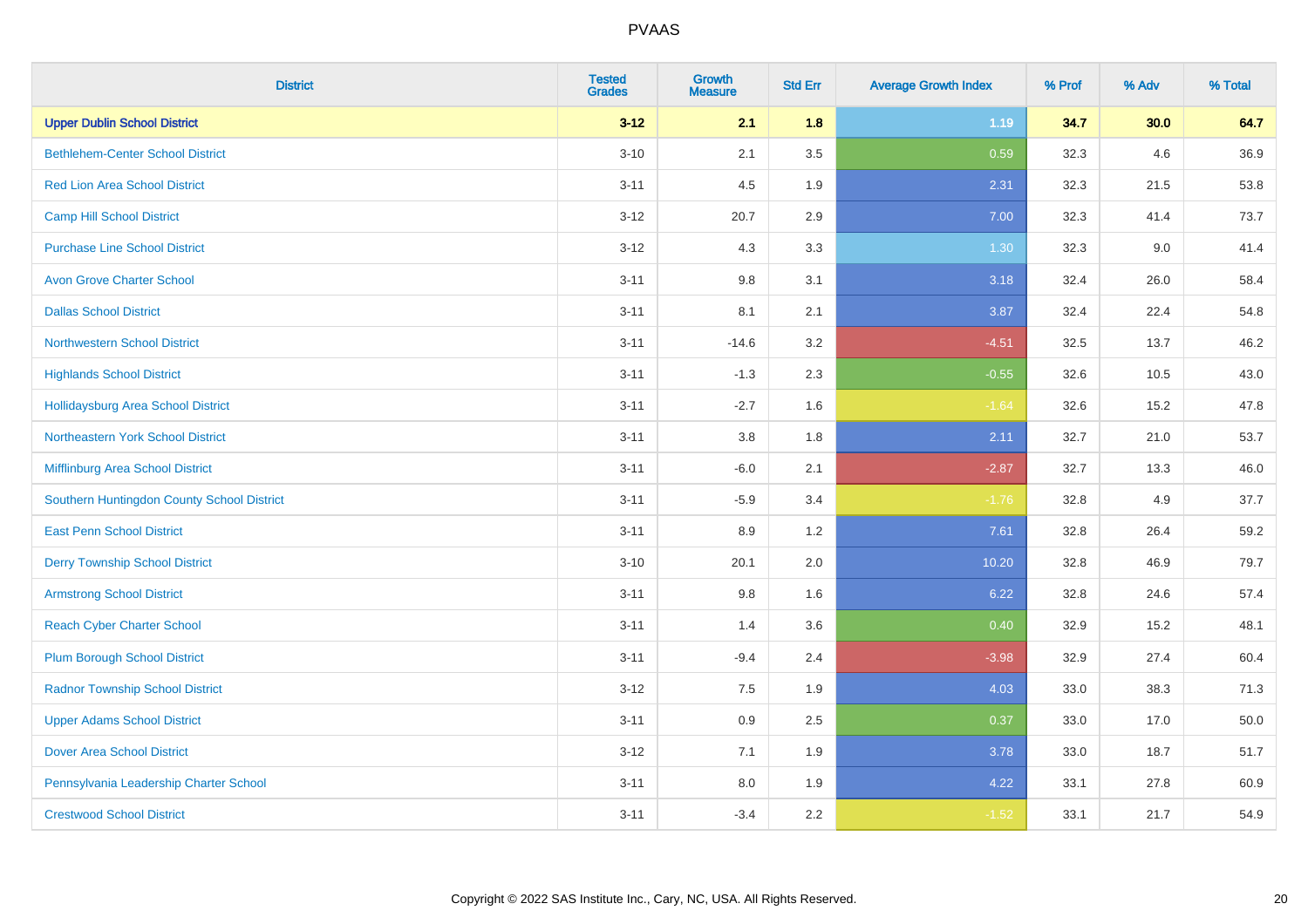| <b>District</b>                               | <b>Tested</b><br><b>Grades</b> | <b>Growth</b><br><b>Measure</b> | <b>Std Err</b> | <b>Average Growth Index</b> | % Prof | % Adv | % Total |
|-----------------------------------------------|--------------------------------|---------------------------------|----------------|-----------------------------|--------|-------|---------|
| <b>Upper Dublin School District</b>           | $3 - 12$                       | 2.1                             | 1.8            | 1.19                        | 34.7   | 30.0  | 64.7    |
| <b>Chestnut Ridge School District</b>         | $3 - 12$                       | 4.0                             | 2.9            | 1.38                        | 33.2   | 11.0  | 44.2    |
| <b>Southmoreland School District</b>          | $3 - 11$                       | $-12.5$                         | 3.1            | $-4.04$                     | 33.3   | 15.5  | 48.8    |
| <b>Mount Pleasant Area School District</b>    | $3 - 11$                       | $-5.4$                          | 2.3            | $-2.37$                     | 33.3   | 8.7   | 42.0    |
| Salisbury-Elk Lick School District            | $3 - 11$                       | $-8.4$                          | 5.8            | $-1.45$                     | 33.3   | 5.6   | 38.9    |
| <b>Harmony Area School District</b>           | $3 - 10$                       | $-5.7$                          | 5.0            | $-1.13$                     | 33.3   | 0.0   | 33.3    |
| <b>Westmont Hilltop School District</b>       | $3 - 11$                       | $-1.0$                          | 2.8            | $-0.36$                     | 33.3   | 14.7  | 48.0    |
| <b>Galeton Area School District</b>           | $3 - 11$                       | 5.4                             | 5.4            | 1.01                        | 33.3   | 22.2  | 55.6    |
| <b>Wallingford-Swarthmore School District</b> | $3 - 10$                       | 5.0                             | 2.2            | 2.25                        | 33.3   | 37.1  | 70.4    |
| Allegheny-Clarion Valley School District      | $3 - 10$                       | 12.3                            | 4.1            | 3.03                        | 33.3   | 19.0  | 52.4    |
| <b>Iroquois School District</b>               | $3 - 11$                       | 13.6                            | 2.8            | 4.83                        | 33.3   | 16.0  | 49.4    |
| <b>Avon Grove School District</b>             | $3 - 10$                       | 7.6                             | 1.4            | 5.29                        | 33.7   | 33.2  | 67.0    |
| <b>Wayne Highlands School District</b>        | $3 - 11$                       | 22.5                            | 2.5            | 9.16                        | 33.8   | 40.4  | 74.2    |
| <b>Quakertown Community School District</b>   | $3 - 12$                       | $-4.3$                          | 1.5            | $-2.79$                     | 33.8   | 20.1  | 53.8    |
| <b>Abington Heights School District</b>       | $3 - 11$                       | 6.7                             | 1.7            | 4.00                        | 33.8   | 31.7  | 65.5    |
| <b>Great Valley School District</b>           | $3 - 11$                       | 5.4                             | 2.0            | 2.77                        | 33.8   | 33.5  | 67.3    |
| <b>Apollo-Ridge School District</b>           | $3 - 12$                       | 9.5                             | 3.0            | 3.23                        | 34.0   | 9.4   | 43.4    |
| <b>General Mclane School District</b>         | $3 - 11$                       | $-10.7$                         | 2.4            | $-4.40$                     | 34.0   | 15.6  | 49.6    |
| <b>Hermitage School District</b>              | $3 - 12$                       | 14.0                            | 2.5            | 5.59                        | 34.0   | 27.0  | 61.0    |
| <b>Jenkintown School District</b>             | $3 - 11$                       | $-7.9$                          | 4.1            | $-1.92$                     | 34.1   | 27.3  | 61.4    |
| <b>Warrior Run School District</b>            | $3 - 11$                       | 10.5                            | 2.7            | 3.86                        | 34.1   | 16.8  | 50.9    |
| <b>Ligonier Valley School District</b>        | $3 - 11$                       | $-10.8$                         | 3.1            | $-3.43$                     | 34.1   | 5.8   | 39.9    |
| <b>Donegal School District</b>                | $3 - 12$                       | 5.9                             | 2.2            | 2.72                        | 34.1   | 23.1  | 57.2    |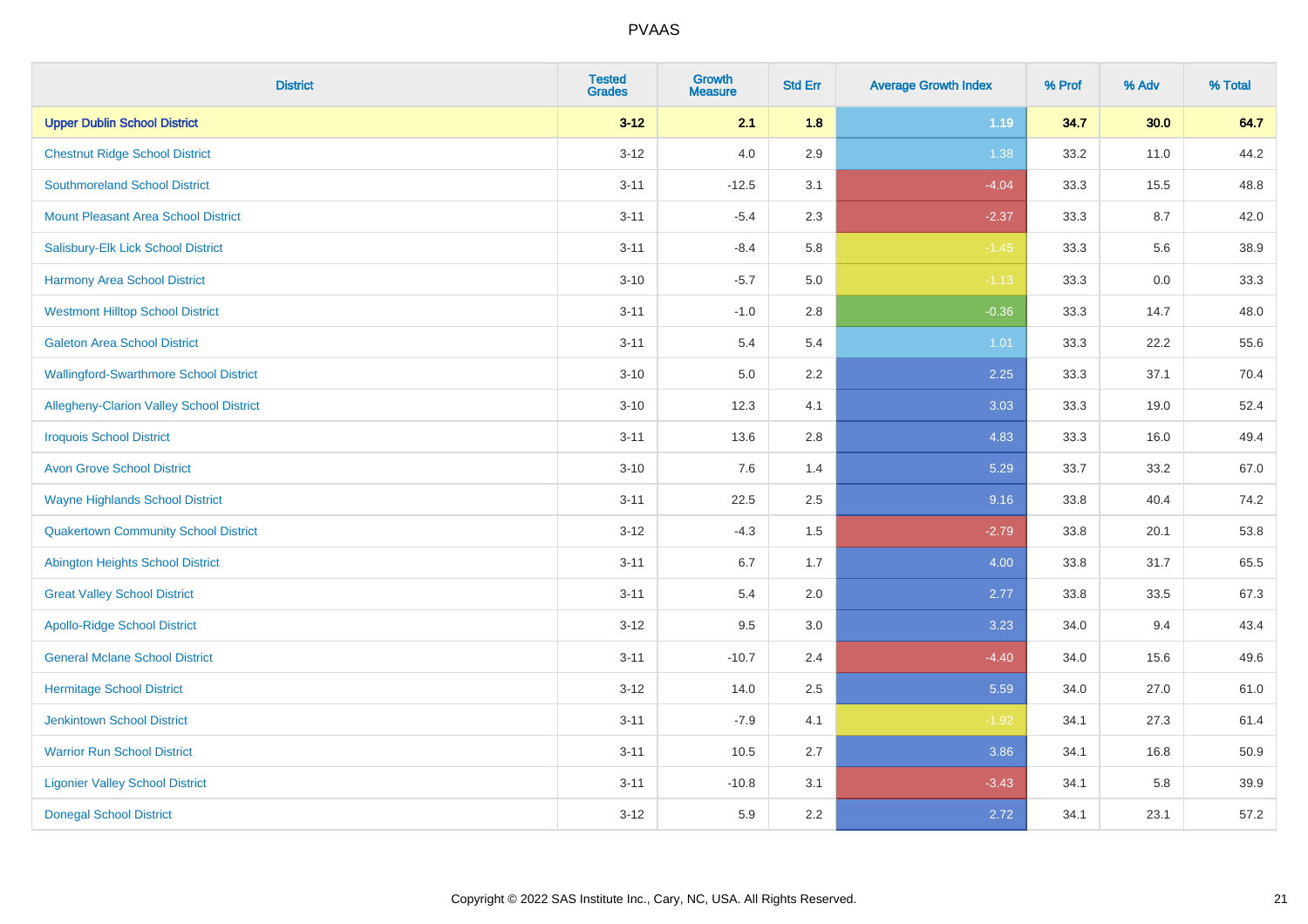| <b>District</b>                           | <b>Tested</b><br><b>Grades</b> | Growth<br><b>Measure</b> | <b>Std Err</b> | <b>Average Growth Index</b> | % Prof | % Adv | % Total |
|-------------------------------------------|--------------------------------|--------------------------|----------------|-----------------------------|--------|-------|---------|
| <b>Upper Dublin School District</b>       | $3 - 12$                       | 2.1                      | 1.8            | 1.19                        | 34.7   | 30.0  | 64.7    |
| <b>Everett Area School District</b>       | $3 - 11$                       | $-1.1$                   | 3.1            | $-0.34$                     | 34.2   | 13.2  | 47.4    |
| <b>Middletown Area School District</b>    | $3 - 11$                       | $-3.4$                   | 2.4            | $-1.44$                     | 34.3   | 15.2  | 49.4    |
| <b>Palmerton Area School District</b>     | $3 - 11$                       | $-0.9$                   | 2.7            | $-0.34$                     | 34.3   | 14.3  | 48.6    |
| <b>Tamaqua Area School District</b>       | $3 - 12$                       | 6.5                      | 2.4            | 2.72                        | 34.3   | 17.5  | 51.8    |
| <b>Upper Merion Area School District</b>  | $3 - 11$                       | 14.0                     | 2.0            | 7.15                        | 34.4   | 32.6  | 67.0    |
| <b>Moon Area School District</b>          | $3 - 11$                       | 1.5                      | 1.8            | 0.86                        | 34.5   | 25.5  | 60.0    |
| <b>Harbor Creek School District</b>       | $3 - 11$                       | 13.4                     | 2.3            | 5.80                        | 34.5   | 40.7  | 75.2    |
| <b>Hopewell Area School District</b>      | $3 - 11$                       | 0.8                      | 2.6            | 0.31                        | 34.5   | 12.4  | 46.9    |
| <b>Millcreek Township School District</b> | $3 - 11$                       | 9.1                      | 1.4            | 6.61                        | 34.5   | 30.1  | 64.6    |
| <b>Evergreen Community Charter School</b> | $6 - 11$                       | $-1.1$                   | 4.7            | $-0.23$                     | 34.6   | 26.9  | 61.5    |
| <b>Blackhawk School District</b>          | $3 - 11$                       | 2.0                      | 2.3            | 0.87                        | 34.6   | 20.7  | 55.3    |
| <b>Coudersport Area School District</b>   | $3 - 11$                       | 14.8                     | 3.4            | 4.33                        | 34.7   | 28.0  | 62.7    |
| <b>Upper Dublin School District</b>       | $3 - 12$                       | 2.1                      | 1.8            | 1.19                        | 34.7   | 30.0  | 64.7    |
| West Jefferson Hills School District      | $3 - 11$                       | 1.9                      | 1.9            | 0.99                        | 34.8   | 27.3  | 62.1    |
| <b>Derry Area School District</b>         | $3 - 11$                       | $-11.8$                  | 2.6            | $-4.53$                     | 34.8   | 6.1   | 40.9    |
| <b>Avella Area School District</b>        | $3 - 12$                       | 1.6                      | 4.7            | 0.34                        | 34.8   | 7.2   | 42.0    |
| <b>Steel Valley School District</b>       | $3 - 11$                       | 11.1                     | 3.3            | 3.33                        | 34.8   | 10.1  | 44.9    |
| <b>Central Bucks School District</b>      | $3 - 11$                       | 15.5                     | 0.9            | 17.94                       | 34.8   | 41.4  | 76.2    |
| <b>Annville-Cleona School District</b>    | $3 - 12$                       | 1.1                      | 2.4            | 0.45                        | 34.8   | 13.6  | 48.5    |
| <b>Garnet Valley School District</b>      | $3 - 10$                       | 0.2                      | 1.7            | 0.13                        | 34.9   | 26.4  | 61.3    |
| <b>Cameron County School District</b>     | $3 - 12$                       | $-5.0$                   | 4.4            | $-1.12$                     | 34.9   | 4.8   | 39.7    |
| <b>Athens Area School District</b>        | $3 - 11$                       | 2.6                      | 2.3            | 1.11                        | 34.9   | 12.3  | 47.3    |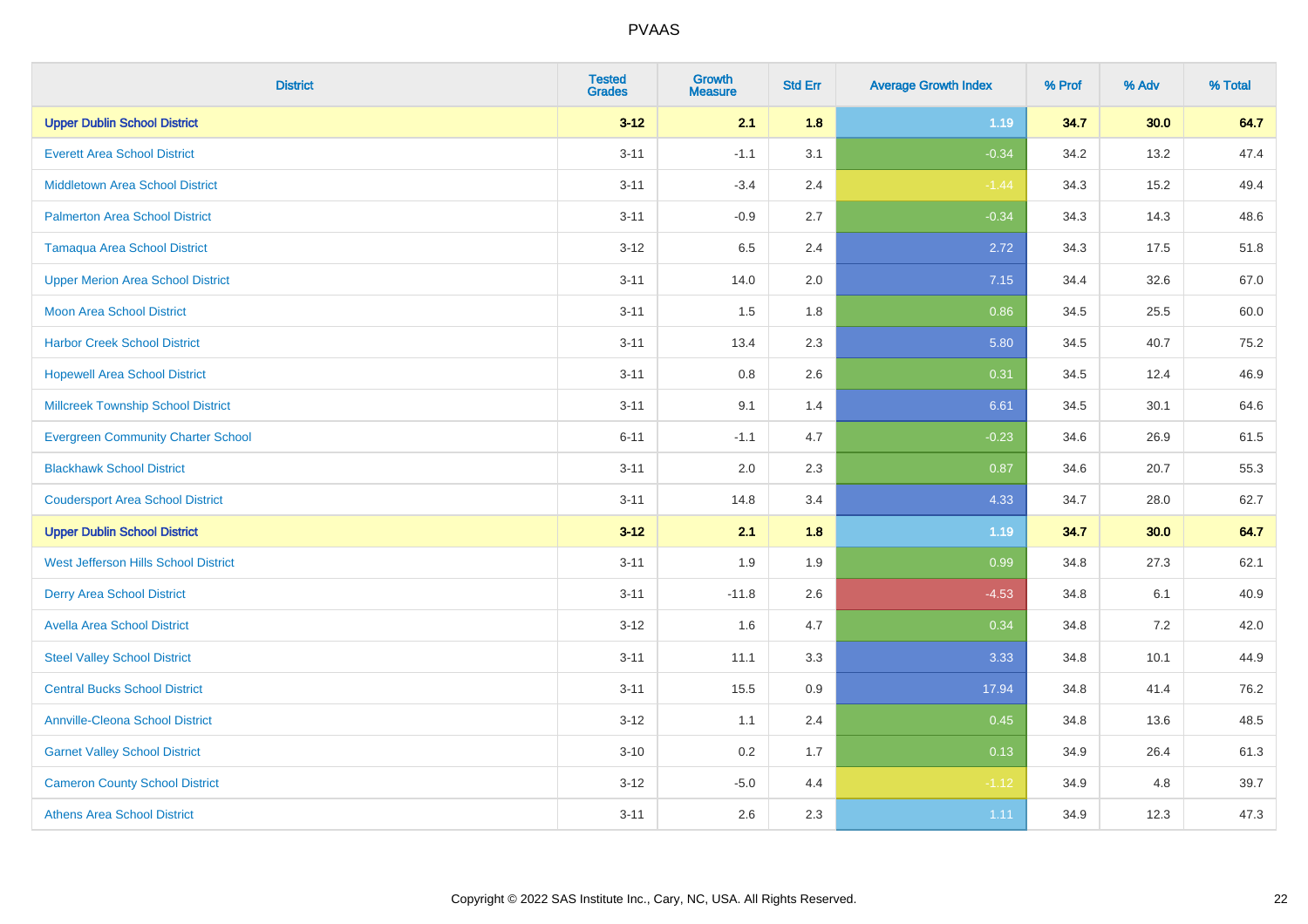| <b>District</b>                                 | <b>Tested</b><br><b>Grades</b> | <b>Growth</b><br><b>Measure</b> | <b>Std Err</b> | <b>Average Growth Index</b> | % Prof | % Adv | % Total |
|-------------------------------------------------|--------------------------------|---------------------------------|----------------|-----------------------------|--------|-------|---------|
| <b>Upper Dublin School District</b>             | $3 - 12$                       | 2.1                             | 1.8            | 1.19                        | 34.7   | 30.0  | 64.7    |
| <b>Conestoga Valley School District</b>         | $3 - 11$                       | 2.4                             | 1.7            | 1.43                        | 35.0   | 23.5  | 58.5    |
| <b>Keystone School District</b>                 | $3 - 11$                       | 7.8                             | 5.7            | 1.37                        | 35.0   | 45.0  | 80.0    |
| <b>Perkiomen Valley School District</b>         | $3 - 11$                       | 2.7                             | 1.5            | 1.83                        | 35.0   | 25.3  | 60.3    |
| <b>Mohawk Area School District</b>              | $3 - 11$                       | $-10.5$                         | 2.8            | $-3.75$                     | 35.1   | 10.6  | 45.7    |
| Mechanicsburg Area School District              | $3 - 11$                       | $-5.7$                          | 1.6            | $-3.48$                     | 35.1   | 16.0  | 51.2    |
| <b>Mifflin County School District</b>           | $3 - 11$                       | 12.3                            | 1.6            | 7.69                        | 35.1   | 15.1  | 50.3    |
| <b>Peters Township School District</b>          | $3 - 11$                       | 14.1                            | 1.7            | 8.16                        | 35.2   | 41.6  | 76.8    |
| <b>Rose Tree Media School District</b>          | $3 - 10$                       | $-2.8$                          | 2.1            | $-1.33$                     | 35.2   | 29.6  | 64.8    |
| <b>Tredyffrin-Easttown School District</b>      | $3 - 10$                       | 8.7                             | 2.4            | 3.57                        | 35.2   | 35.8  | 71.0    |
| <b>Eastern Lancaster County School District</b> | $3-12$                         | 2.9                             | 3.2            | 0.91                        | 35.2   | 36.4  | 71.6    |
| Saint Marys Area School District                | $3 - 11$                       | 6.0                             | 2.2            | 2.69                        | 35.4   | 18.3  | 53.7    |
| <b>Wilson Area School District</b>              | $3 - 11$                       | $-0.3$                          | 2.4            | $-0.12$                     | 35.4   | 14.6  | 50.0    |
| Lampeter-Strasburg School District              | $3 - 12$                       | 11.0                            | 1.9            | 5.69                        | 35.4   | 32.3  | 67.7    |
| Pocono Mountain School District                 | $3 - 12$                       | $-4.3$                          | 1.8            | $-2.43$                     | 35.5   | 17.1  | 52.6    |
| <b>Dubois Area School District</b>              | $3 - 11$                       | $-2.8$                          | 2.0            | $-1.37$                     | 35.5   | 19.0  | 54.6    |
| Johnsonburg Area School District                | $3 - 11$                       | 5.0                             | 3.9            | 1.27                        | 35.5   | 11.8  | 47.4    |
| <b>Northgate School District</b>                | $3 - 11$                       | $-3.0$                          | 3.4            | $-0.85$                     | 35.6   | 6.8   | 42.4    |
| <b>Benton Area School District</b>              | $3 - 10$                       | 8.1                             | 4.0            | 2.01                        | 35.7   | 28.6  | 64.3    |
| <b>Gateway School District</b>                  | $3 - 11$                       | 3.1                             | 2.0            | 1.55                        | 35.7   | 18.5  | 54.2    |
| <b>Riverside Beaver County School District</b>  | $3 - 11$                       | $-5.5$                          | 2.7            | $-2.03$                     | 35.8   | 23.2  | 59.0    |
| <b>Otto-Eldred School District</b>              | $3 - 11$                       | $-0.5$                          | 3.5            | $-0.13$                     | 35.8   | 10.5  | 46.3    |
| <b>Lewisburg Area School District</b>           | $3 - 11$                       | 1.7                             | 2.4            | 0.72                        | 35.9   | 35.9  | 71.8    |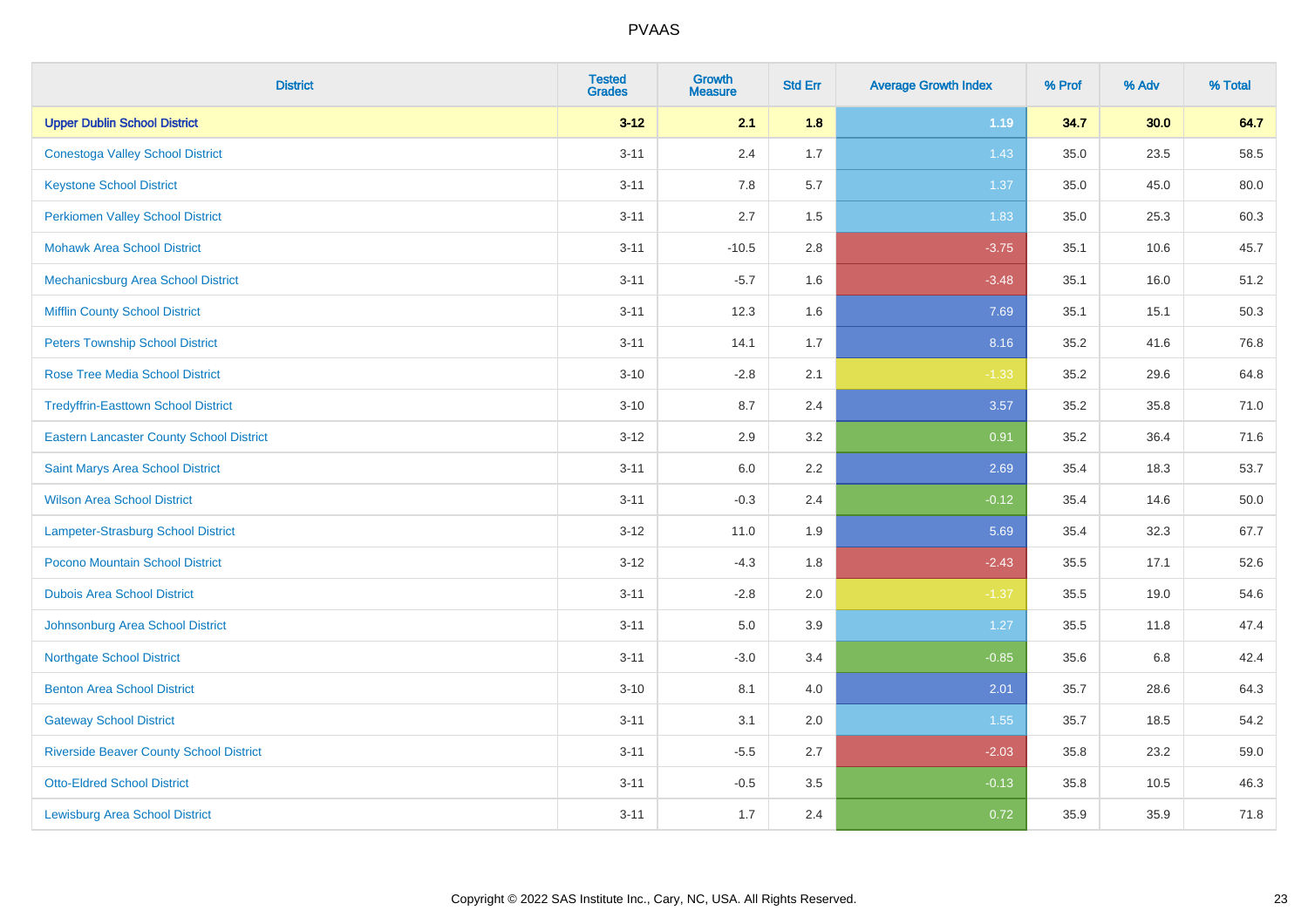| <b>District</b>                             | <b>Tested</b><br><b>Grades</b> | <b>Growth</b><br><b>Measure</b> | <b>Std Err</b> | <b>Average Growth Index</b> | % Prof | % Adv | % Total |
|---------------------------------------------|--------------------------------|---------------------------------|----------------|-----------------------------|--------|-------|---------|
| <b>Upper Dublin School District</b>         | $3 - 12$                       | 2.1                             | 1.8            | 1.19                        | 34.7   | 30.0  | 64.7    |
| <b>Avonworth School District</b>            | $3 - 10$                       | $-6.2$                          | 2.3            | $-2.68$                     | 35.9   | 14.1  | 50.0    |
| <b>Methacton School District</b>            | $3 - 11$                       | 11.0                            | 1.6            | 6.94                        | 36.0   | 33.6  | 69.6    |
| <b>South Western School District</b>        | $3 - 12$                       | 2.5                             | 1.7            | 1.48                        | 36.2   | 19.7  | 55.9    |
| Lehigh Career & Technical Institute         | $10 - 12$                      | $-0.7$                          | 6.3            | $-0.11$                     | 36.4   | 4.6   | 40.9    |
| <b>West Chester Area School District</b>    | $3 - 11$                       | $-2.1$                          | 1.2            | $-1.83$                     | 36.4   | 23.2  | 59.6    |
| <b>South Eastern School District</b>        | $3 - 11$                       | $-1.0$                          | 1.8            | $-0.55$                     | 36.4   | 17.1  | 53.5    |
| <b>Elizabethtown Area School District</b>   | $3 - 12$                       | 7.1                             | 1.7            | 4.19                        | 36.4   | 27.6  | 64.0    |
| <b>Bloomsburg Area School District</b>      | $3 - 10$                       | 4.3                             | 3.4            | 1.26                        | 36.5   | 20.6  | 57.1    |
| <b>Tyrone Area School District</b>          | $3 - 12$                       | 29.2                            | 2.3            | 12.86                       | 36.6   | 29.1  | 65.7    |
| <b>Delaware Valley School District</b>      | $3 - 11$                       | 15.7                            | 1.6            | 9.62                        | 36.7   | 32.1  | 68.8    |
| <b>Mars Area School District</b>            | $3 - 10$                       | 6.6                             | 1.9            | 3.45                        | 36.7   | 32.4  | 69.1    |
| <b>Haverford Township School District</b>   | $3 - 11$                       | 1.4                             | 1.4            | 1.05                        | 36.7   | 26.3  | 63.0    |
| East Pennsboro Area School District         | $3 - 11$                       | 4.8                             | 2.1            | 2.26                        | 36.8   | 16.9  | 53.7    |
| <b>Dallastown Area School District</b>      | $3 - 11$                       | 19.9                            | 1.4            | 14.14                       | 36.8   | 34.2  | 71.0    |
| <b>Owen J Roberts School District</b>       | $3 - 11$                       | $-3.5$                          | 1.5            | $-2.27$                     | 36.8   | 24.4  | 61.2    |
| <b>Loyalsock Township School District</b>   | $3 - 12$                       | 26.7                            | 2.7            | 9.92                        | 36.8   | 35.1  | 71.9    |
| <b>Tuscarora School District</b>            | $3 - 11$                       | 13.4                            | 2.2            | 6.20                        | 37.1   | 26.3  | 63.4    |
| <b>Springfield Township School District</b> | $3 - 11$                       | $-3.9$                          | 3.1            | $-1.27$                     | 37.2   | 30.8  | 68.1    |
| <b>West Allegheny School District</b>       | $3 - 12$                       | 8.6                             | 2.0            | 4.34                        | 37.3   | 27.2  | 64.5    |
| <b>Oley Valley School District</b>          | $3 - 11$                       | 1.4                             | 2.4            | 0.56                        | 37.4   | 23.9  | 61.4    |
| <b>Freeport Area School District</b>        | $3 - 10$                       | $-0.2$                          | 2.1            | $-0.10$                     | 37.4   | 29.8  | 67.2    |
| <b>Upper Dauphin Area School District</b>   | $3 - 11$                       | 16.5                            | 5.1            | 3.26                        | 37.5   | 26.8  | 64.3    |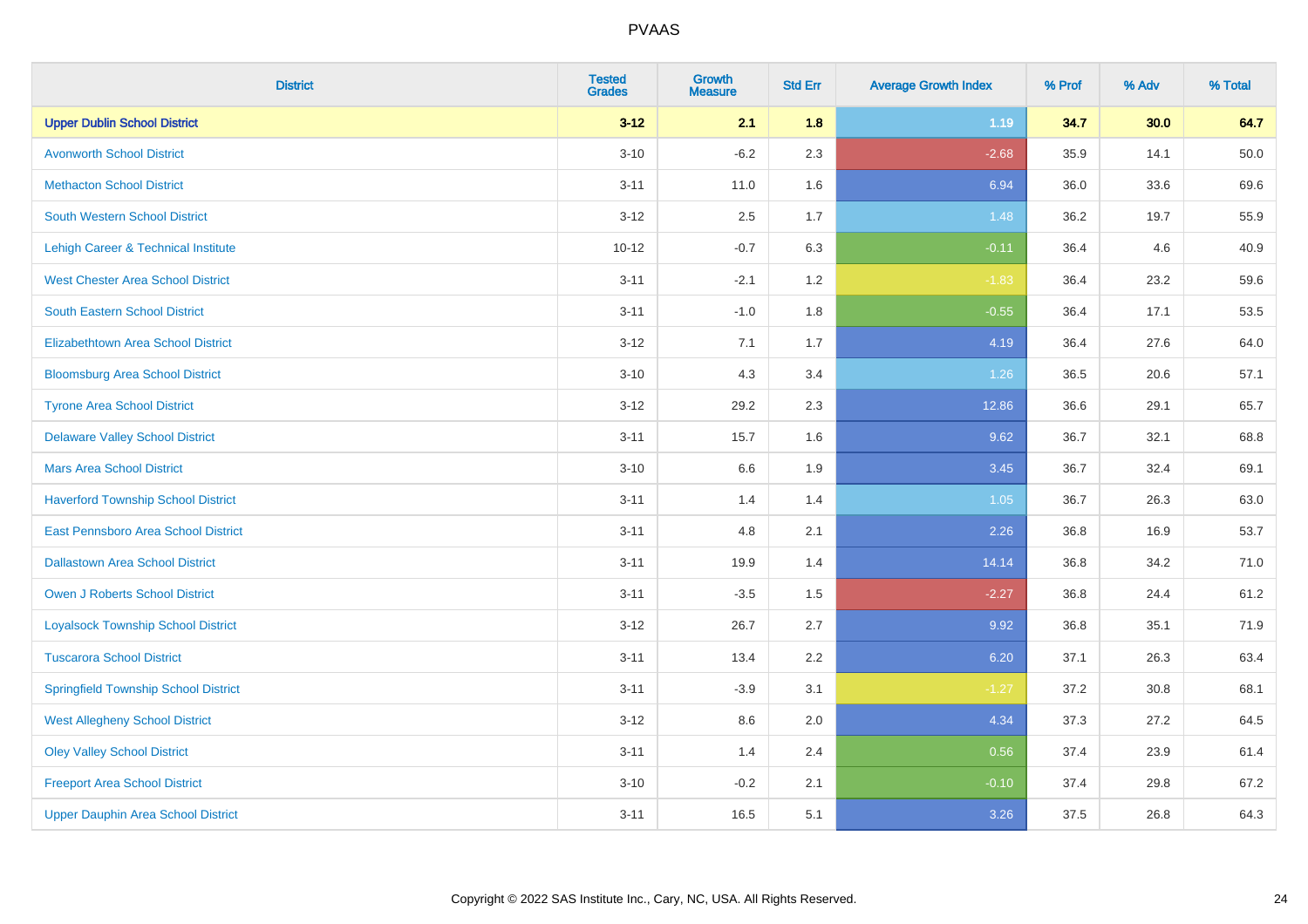| <b>District</b>                                    | <b>Tested</b><br><b>Grades</b> | <b>Growth</b><br><b>Measure</b> | <b>Std Err</b> | <b>Average Growth Index</b> | % Prof | % Adv | % Total |
|----------------------------------------------------|--------------------------------|---------------------------------|----------------|-----------------------------|--------|-------|---------|
| <b>Upper Dublin School District</b>                | $3 - 12$                       | 2.1                             | 1.8            | 1.19                        | 34.7   | 30.0  | 64.7    |
| <b>Muncy School District</b>                       | $3 - 11$                       | 6.9                             | 3.3            | 2.12                        | 37.6   | 18.8  | 56.4    |
| <b>Southern York County School District</b>        | $3 - 11$                       | 15.5                            | 1.8            | 8.48                        | 37.6   | 29.2  | 66.8    |
| <b>Norwin School District</b>                      | $3 - 11$                       | $-1.1$                          | 1.6            | $-0.70$                     | 37.7   | 27.6  | 65.2    |
| Leechburg Area School District                     | $3 - 11$                       | 7.0                             | 3.9            | 1.79                        | 37.7   | 4.9   | 42.6    |
| <b>Pennsbury School District</b>                   | $3 - 11$                       | 5.6                             | 1.3            | 4.38                        | 37.7   | 27.7  | 65.4    |
| <b>Central Valley School District</b>              | $3 - 10$                       | 4.7                             | 2.6            | 1.83                        | 37.8   | 18.5  | 56.3    |
| <b>Montrose Area School District</b>               | $3 - 10$                       | 12.3                            | 2.8            | 4.41                        | 37.8   | 28.9  | 66.7    |
| South Butler County School District                | $3 - 10$                       | 6.3                             | 2.2            | 2.80                        | 37.8   | 19.2  | 57.0    |
| <b>Hampton Township School District</b>            | $3 - 11$                       | 7.4                             | 2.0            | 3.79                        | 37.9   | 39.2  | 77.0    |
| <b>Homer-Center School District</b>                | $3 - 11$                       | 8.8                             | 3.5            | 2.53                        | 38.0   | 17.7  | 55.8    |
| <b>Lower Moreland Township School District</b>     | $3 - 11$                       | 8.7                             | 2.0            | 4.35                        | 38.2   | 33.2  | 71.4    |
| South Williamsport Area School District            | $3 - 10$                       | 0.9                             | 3.1            | 0.31                        | 38.4   | 11.6  | 50.0    |
| <b>Littlestown Area School District</b>            | $3 - 11$                       | 28.7                            | 2.4            | 11.83                       | 38.4   | 29.3  | 67.7    |
| <b>Kutztown Area School District</b>               | $3-12$                         | 9.3                             | 2.8            | 3.34                        | 38.5   | 14.6  | 53.2    |
| <b>Wyalusing Area School District</b>              | $3 - 12$                       | 5.7                             | 3.2            | 1.78                        | 38.6   | 12.9  | 51.4    |
| <b>United School District</b>                      | $3 - 11$                       | 6.3                             | 3.3            | 1.89                        | 38.8   | 16.3  | 55.0    |
| <b>Twin Valley School District</b>                 | $3-12$                         | $-3.2$                          | 1.9            | $-1.68$                     | 38.8   | 19.8  | 58.6    |
| Palmyra Area School District                       | $3 - 11$                       | 16.2                            | 1.8            | 9.02                        | 38.8   | 34.0  | 72.8    |
| <b>Newport School District</b>                     | $3-12$                         | 3.8                             | 3.3            | 1.17                        | 38.8   | 10.4  | 49.2    |
| <b>Montoursville Area School District</b>          | $3 - 12$                       | $-8.4$                          | 2.6            | $-3.17$                     | 38.8   | 18.2  | 57.0    |
| <b>Souderton Area School District</b>              | $3 - 11$                       | 18.5                            | 1.4            | 12.86                       | 39.2   | 31.2  | 70.4    |
| <b>Lincoln Park Performing Arts Charter School</b> | $7 - 11$                       | $-14.9$                         | 2.7            | $-5.45$                     | 39.3   | 8.9   | 48.2    |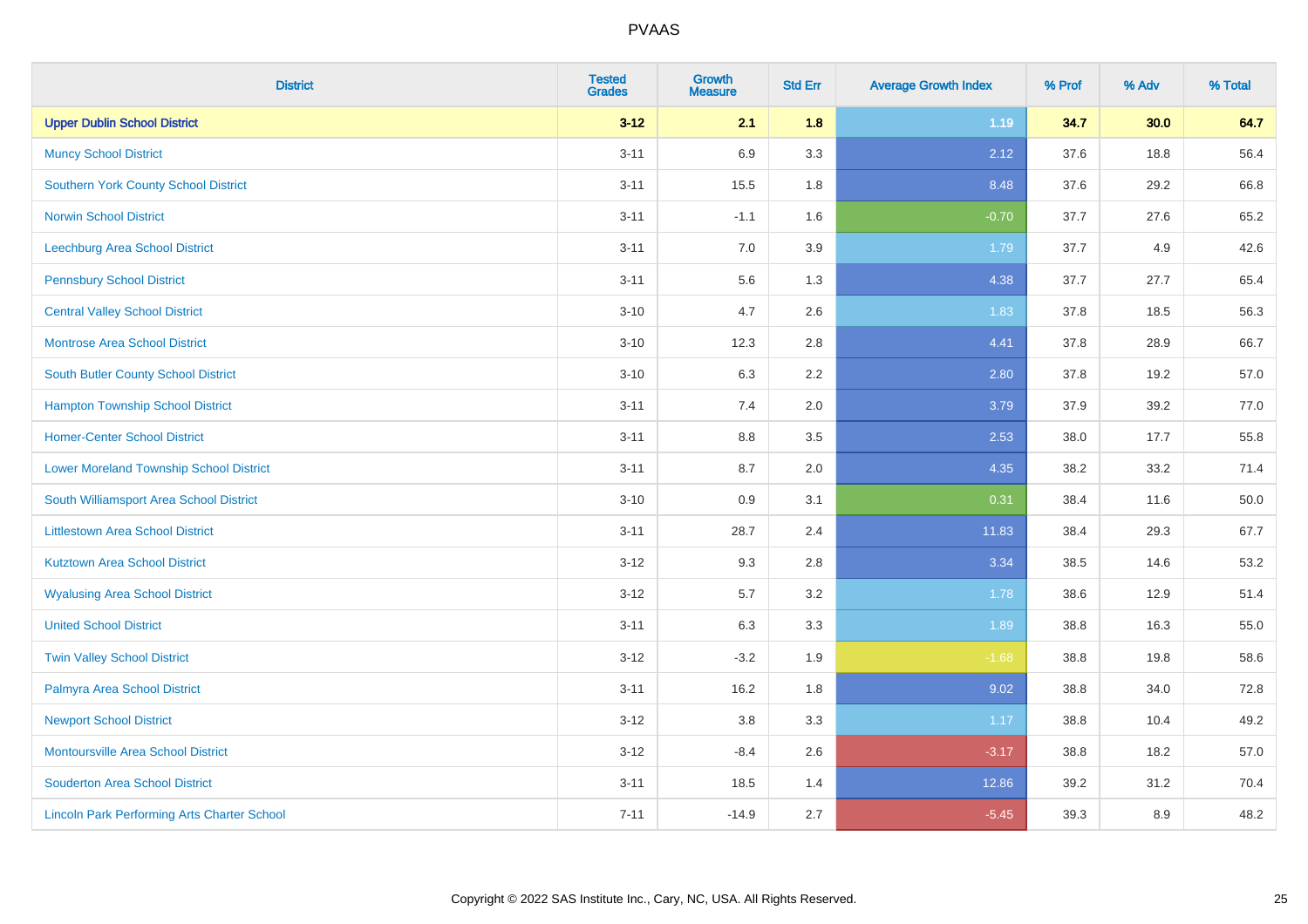| <b>District</b>                          | <b>Tested</b><br><b>Grades</b> | Growth<br><b>Measure</b> | <b>Std Err</b> | <b>Average Growth Index</b> | % Prof | % Adv | % Total |
|------------------------------------------|--------------------------------|--------------------------|----------------|-----------------------------|--------|-------|---------|
| <b>Upper Dublin School District</b>      | $3 - 12$                       | 2.1                      | 1.8            | 1.19                        | 34.7   | 30.0  | 64.7    |
| <b>Jersey Shore Area School District</b> | $3 - 11$                       | 0.7                      | 2.5            | 0.27                        | 39.3   | 13.6  | 52.9    |
| Southern Lehigh School District          | $3 - 11$                       | $-4.1$                   | 2.1            | $-1.94$                     | 39.3   | 28.0  | 67.2    |
| Mt Lebanon School District               | $3 - 11$                       | 2.4                      | 1.3            | 1.79                        | 39.3   | 37.4  | 76.8    |
| <b>Quaker Valley School District</b>     | $3 - 11$                       | 12.2                     | 2.5            | 4.90                        | 39.5   | 26.4  | 65.9    |
| <b>Chichester School District</b>        | $3 - 11$                       | $-1.8$                   | 4.2            | $-0.44$                     | 40.0   | 14.0  | 54.0    |
| <b>Bethel Park School District</b>       | $3 - 11$                       | $-4.4$                   | 1.7            | $-2.62$                     | 40.1   | 27.3  | 67.4    |
| <b>Richland School District</b>          | $3 - 11$                       | $-6.9$                   | 2.6            | $-2.63$                     | 40.1   | 20.9  | 61.0    |
| <b>Line Mountain School District</b>     | $3 - 11$                       | 11.7                     | 3.9            | 3.01                        | 40.4   | 42.3  | 82.7    |
| <b>Seneca Valley School District</b>     | $3 - 11$                       | 0.8                      | 1.4            | 0.54                        | 40.6   | 25.2  | 65.8    |
| <b>Bellwood-Antis School District</b>    | $3 - 10$                       | 3.5                      | 2.8            | 1.24                        | 40.9   | 19.4  | 60.2    |
| <b>Greater Latrobe School District</b>   | $3 - 11$                       | $-14.1$                  | 2.0            | $-7.14$                     | 41.0   | 12.6  | 53.6    |
| <b>Windber Area School District</b>      | $3 - 11$                       | $-11.9$                  | 3.0            | $-3.94$                     | 41.0   | 10.3  | 51.3    |
| <b>Sharpsville Area School District</b>  | $3 - 11$                       | $3.8\,$                  | 3.7            | 1.04                        | 41.1   | 23.2  | 64.3    |
| <b>Brockway Area School District</b>     | $3 - 11$                       | $-0.4$                   | 3.5            | $-0.11$                     | 41.2   | 13.8  | 55.0    |
| <b>Conewago Valley School District</b>   | $3 - 12$                       | 7.6                      | 1.7            | 4.46                        | 41.3   | 19.4  | 60.6    |
| Shenango Area School District            | $3 - 11$                       | 1.7                      | 3.2            | 0.52                        | 41.4   | 13.8  | 55.3    |
| Jamestown Area School District           | $3 - 11$                       | $-9.5$                   | 4.1            | $-2.33$                     | 41.5   | 4.9   | 46.3    |
| <b>Lakeview School District</b>          | $3 - 11$                       | $-1.9$                   | 3.5            | $-0.53$                     | 41.5   | 12.3  | 53.8    |
| California Area School District          | $3 - 10$                       | $-13.7$                  | 4.5            | $-3.06$                     | 41.7   | 16.7  | 58.3    |
| Northwestern Lehigh School District      | $3 - 11$                       | $-2.4$                   | 2.1            | $-1.14$                     | 41.7   | 17.9  | 59.5    |
| <b>Fairview School District</b>          | $3 - 11$                       | 8.3                      | 2.4            | 3.43                        | 41.9   | 34.9  | 76.7    |
| <b>Ridgway Area School District</b>      | $3 - 11$                       | $-6.1$                   | 4.0            | $-1.53$                     | 42.2   | 15.6  | 57.8    |